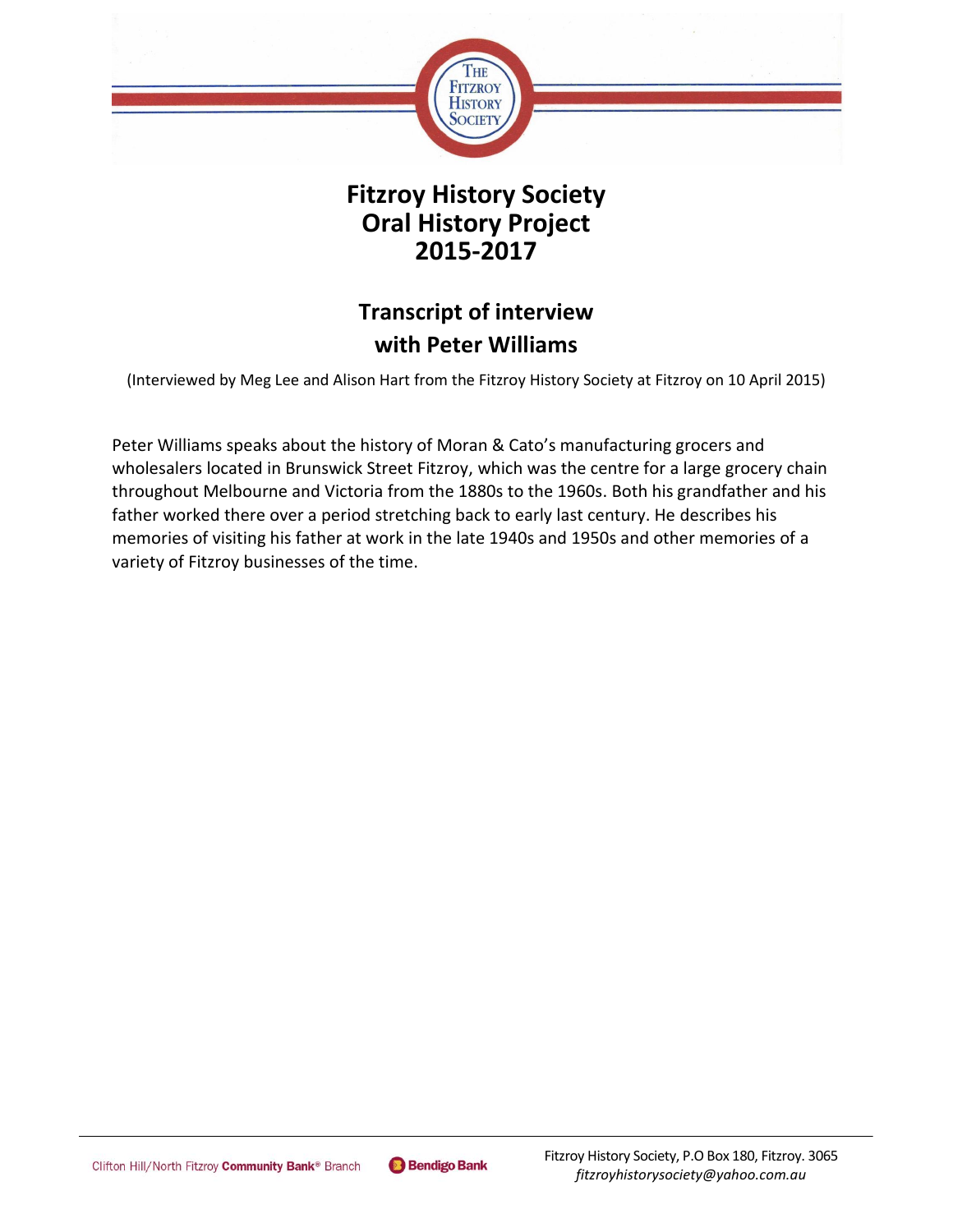| THE FITZROY<br>HISTORY |  |
|------------------------|--|
|                        |  |
|                        |  |

### **START OF TRANSCRIPT**

Facilitator: Interview with Peter Williams on 10 April.

Facilitator: It's 10 April and this is an interview with Peter Williams. So yeah, if you could just give us some of that basic background on your name, family and your connections to Fitzroy just very briefly. The same state of the state of  $[0:14]$ 

Peter Williams: Well I live in Eaglemont, that's where I grew up in Ivanhoe and I was born in 1938 and my father, Bill Williams, worked and was part of the firm of Moran & Cato's in Brunswick Street. My grandfather was also there from like 120 years ago, nearly, and he handled the engineering part of the business because he was interested in that. Various members of the family who ran that business, they were all nearly related, cousins, all specialised in various parts of the business.

> They weren't just totally grocers, they were manufacturing grocers and wholesalers too and it was a very, very big business that started off with Tom Moran originally working for a grocer in Brunswick Street called Murdoch, and Murdoch had a couple of shops, I think grew to about three or four in the 1870s. Tom Moran got the bright idea and he went into business with one shop down there in Brunswick Street, I've got the original documents to do with that, 1872 or '74 period and the value of the stock at the time, so that goes back a long way.

> That building is still there, it's one of a group of three in a little terrace of shops in Brunswick Street, a bit closer to the city than the old M&C building. As the years went on it became quite a successful little business and his cousin, who was a man called Fred Cato, was actually living in New Zealand as a school teacher. He had been born near the goldfields at Stawell in Victoria where his father was a miner and Fred was born in 1858. He went to New Zealand and he corresponded with his cousin who was Tom Moran who was living in Fitzroy, Collingwood here, was there an opportunity to come back.

> He married a lady who was the daughter of a missionary in New Zealand, Bethune was her surname, and he wrote a series of letters back to her before he finally married her and those letters were published in a book some years ago by Una Porter called *Growing Together* and they're more - it's a massive volume of love letters but it's really very interesting and he's mentioning how difficult business was in various parts in those days. [3:03]

> But it was a successful business and the policy was - they were very strict Wesley and Methodists, and I mean very strict - but they didn't borrow money unless they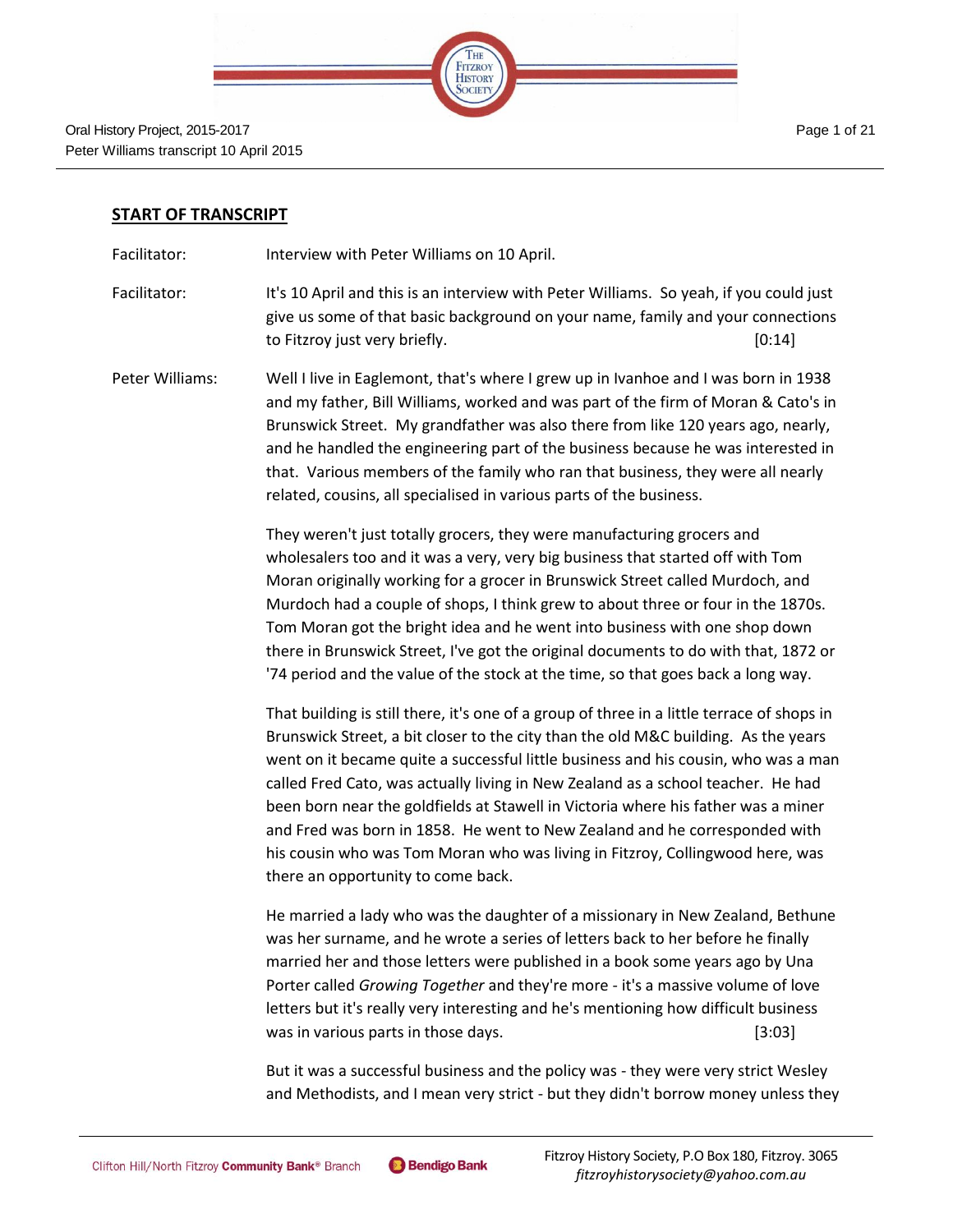

really had to and that very rarely ever happened. You didn't open a new branch if you were able to until you could afford it, all that sort of thing. In those earlier days the two partners lived separately, one in North Melbourne in the residence above a shop and the other one above the shop in Smith Street on the corner of Johnston Street named Branch No 8 which is still there, that building.

It became a successful chain bit by bit through their own efforts and then in the 1890s they expanded a bit further into manufacturing grocery, their own branded products, and when the opportunity came to acquire the trading name Rosella from two fellows who'd started the business and really couldn't continue after a few weeks. Fred Cato bought the name for a handful of pound notes effectively, got control of it and formed the Rosella Preserving Company in 1895. So that was run separately from a separate premises at North Melbourne, then Flinders Street and then later at Richmond.

Moran & Cato's as their grocery always sponsored the products made by Rosella for obvious reasons. It became the leading jam, the leading tomato sauce, the leading tomato soup and all that sort of stuff. Down here at Fitzroy the shops varied all over the place. They moved - they rented a number of places to start with, obviously, and then were able to buy the premises. They were on the corner of Brunswick Street and Moor Street, on various corners there.

They had good relationship with a husband and wife team called William and Ann Bennetts who were well known and had been in business even longer than before they were. [5:22]

Peter Williams: Well they started as chemists-, I'm not sure if they started as chemists but they were certainly in general produce and that sort of thing. I've got a splendid photograph of that shop on the corner of Moor Street, a time of a picnic where with all the vans outside and so forth. So it was a business that gradually grew when they could afford it. But by 1890 Tom Moran died and Fred Cato, who was only a third owner of the business at that stage, had to continue the business because Elizabeth, his late partner's widow only had two young children and of course they were unable to run the business.

> But Elizabeth was a very astute lady, but she held the larger number of shares in the business of the two. Then other family members came into it, cousins and so forth and they shared the risk and the running of the business as the years went on. That's when my grandfather came in.

Facilitator: How did your grandfather get to be...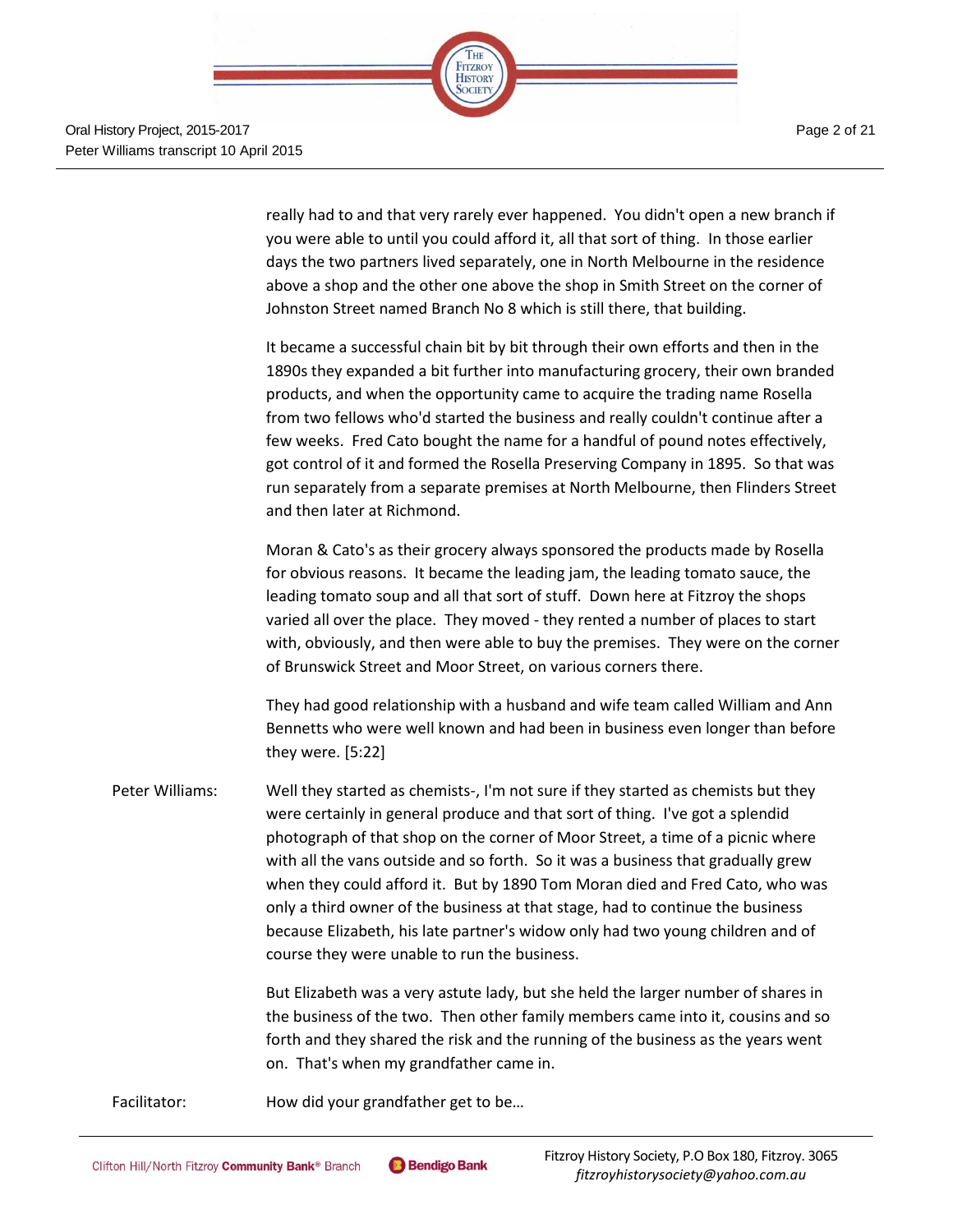| HE                               |  |
|----------------------------------|--|
| <b>FITZROY</b><br><b>HISTORY</b> |  |
|                                  |  |
|                                  |  |

#### Oral History Project, 2015-2017 Peter Williams transcript 10 April 2015

# Page 3 of 21

#### [Over speaking]

Peter Williams: He was a cousin of the Morans way, way back. I've got letters written from Tom Moran to an ancestor of mine in the 1870s which is nice to have, and I've got account books and cheques, all sorts of bits of memorabilia fortunately that didn't go into the rubbish tip. My own grandfather was very meticulous in keeping inwards letters and he kept them in a filing system I call the shoebox. The letters went back into the envelopes and were filed in shoeboxes and they were easy to find in there. … Lots of records, I still use shoeboxes regularly to file stuff in, but good quality shoeboxes and it's a very good filing system. Because if you - as well as filing cabinets and so forth. But that was a business, that's - I have an interest in Fitzroy basically through that, that's where it started.

#### [7:24]

Peter Williams: My grandfather he ran the engineering side of the business, he overlooked or kept an eye on everything that went on at Rosella because in 1921-22 he went to Sydney and bought all the boilers and Weirs pumps and things out of the battlecruiser Australia for the Rosella plant in Sydney and in Richmond, in Balmain Street and it grew and grew. They had nearly 1200 employees at Rosella separately from the grocery business. That's how successful it was, it grew. There were not just nameless, faceless shareholders in it from other places, either.

> Balmain Street Richmond was a very big operation. All the tomatoes and things had to be brought down from Tatura, Shepparton and those areas where they'd buy them in and in later years because of that problem they established a plant at Tatura where they could process tomato paste on site up there. But in addition the Rosella company had over 150 branded different products, it was a lot with all the jams and things, they were very successful, and sauces and condiments.

> They got into the provedoring business very early in the piece with a business called Australian Wholesale Grocery so they could sell products to other grocers with not their own name on it and also supply stuff. So they were one of the original big wholesalers, but they weren't the only ones. There was Henry Berry's and there were other, [Rolfs] and things, so they had a lot of competition but they specialised in tea, particularly, and they became the biggest tea merchants in Australia at the turn of the century.

Facilitator: Yes, I've seen a photograph of tea packing in the white building on the corner of Brunswick Street and Victoria Street.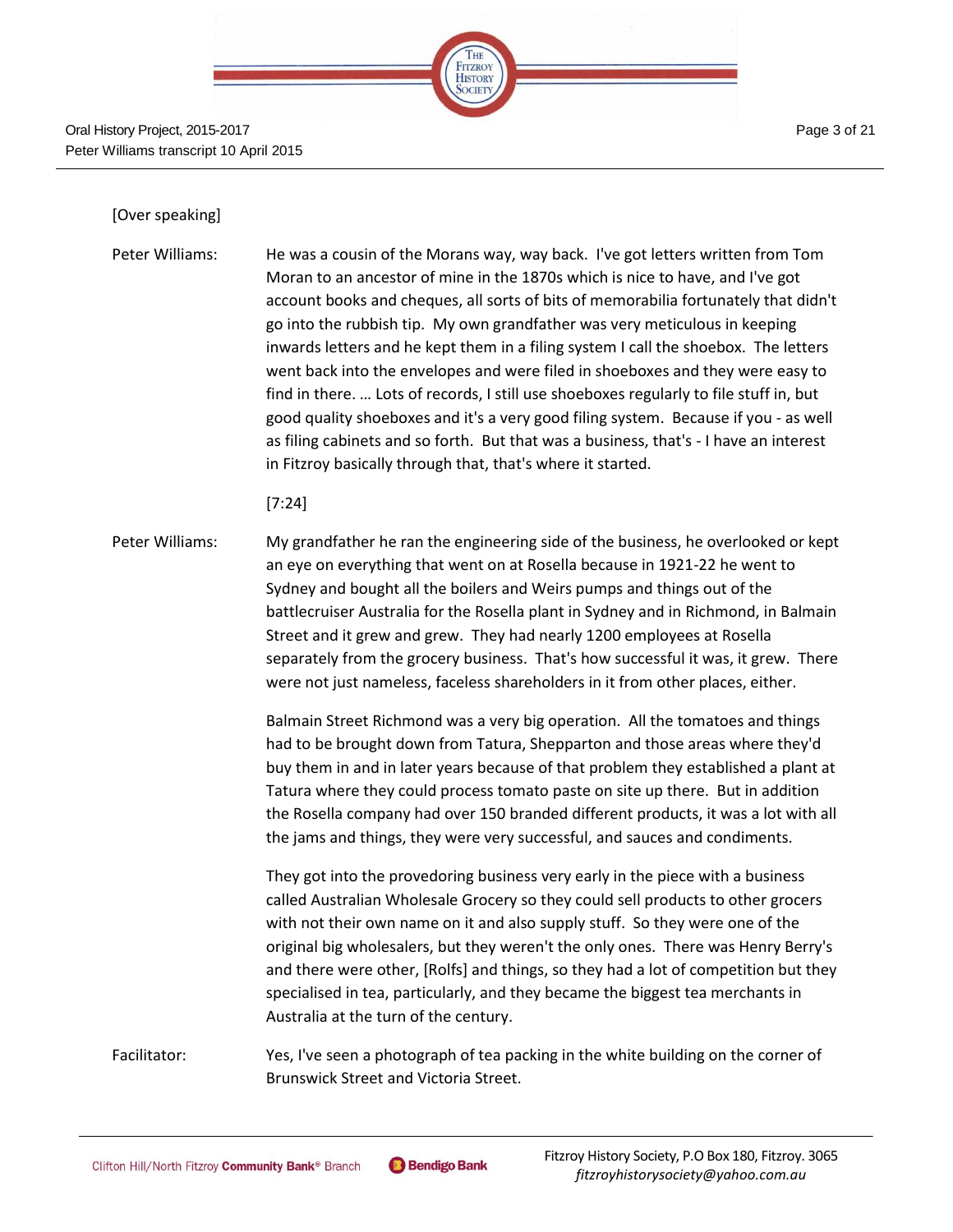|  | <b>FITZROY</b><br>HISTORY |  |
|--|---------------------------|--|
|  |                           |  |
|  |                           |  |

| Peter Williams: | That's right.                                                                                                                                                                                                                                                                                                                                                                                                                                                                                                                                                                                                                                              |        |
|-----------------|------------------------------------------------------------------------------------------------------------------------------------------------------------------------------------------------------------------------------------------------------------------------------------------------------------------------------------------------------------------------------------------------------------------------------------------------------------------------------------------------------------------------------------------------------------------------------------------------------------------------------------------------------------|--------|
| Facilitator 2:  | Moran & Cato owned that business.                                                                                                                                                                                                                                                                                                                                                                                                                                                                                                                                                                                                                          | [9:27] |
| Peter Williams: | A lot of businesses there along Victoria Street, I know all the numbers and they<br>were built progressively. Now when they moved in the 1890s the building on the<br>corner of Victoria Street and Brunswick Street, which is a four storey building with<br>an extra piece that's been tacked on the top now, was built in 1896. It has the<br>cement work date of 1882 on the parapet on the corner, that's not the date the<br>building was built, it's the date of the actual official partnership between Tom<br>Moran and Fred Cato.                                                                                                                |        |
|                 | Yes, it says 1882 on the building. Now that building became the head office for<br>the other grocery stores and so forth and as far as I can be sure it was almost a<br>vacant block of land when they bought it. It had been used by the Melbourne<br>Tramway or [On the Bus Company] and I think it might've had stables on it and<br>nothing else much. I've never seen a photograph of it before that building was<br>put up.                                                                                                                                                                                                                          |        |
|                 | Anyway they tendered out to have the building built and I think there were about<br>11 tenderers and they took the cheapest one, I know that. It's a wooden framed<br>building, it's very impressive building in its own right. But it did have problems in<br>later years because it wasn't a concrete or a metal framed building and under fire<br>regulations the owners in later years had to put in extra stairwells and things. But<br>as the years went on they built another office building next door to that over the<br>little lane that's in Victoria Street and then a garage further up and then there was<br>other buildings in the street. |        |
|                 | Then on the other side right up to Nicholson Street - [that's your] street here, just<br>further down here - was the butter factory and other businesses that were all<br>operations for the business.                                                                                                                                                                                                                                                                                                                                                                                                                                                     |        |
| Facilitator 2:  | Oh, so they were all cooperated?                                                                                                                                                                                                                                                                                                                                                                                                                                                                                                                                                                                                                           |        |
| Peter Williams: | Well it was all part of the one show, it was all Moran & Cato's.                                                                                                                                                                                                                                                                                                                                                                                                                                                                                                                                                                                           |        |
|                 | [11:44]                                                                                                                                                                                                                                                                                                                                                                                                                                                                                                                                                                                                                                                    |        |
| Facilitator 2:  | Even the butter.                                                                                                                                                                                                                                                                                                                                                                                                                                                                                                                                                                                                                                           |        |
|                 |                                                                                                                                                                                                                                                                                                                                                                                                                                                                                                                                                                                                                                                            |        |

Peter Williams: Yeah, yeah they packed butter. They were one of the biggest handlers of butter and cheese in Victoria before the Kraft Foods company came along. In fact up into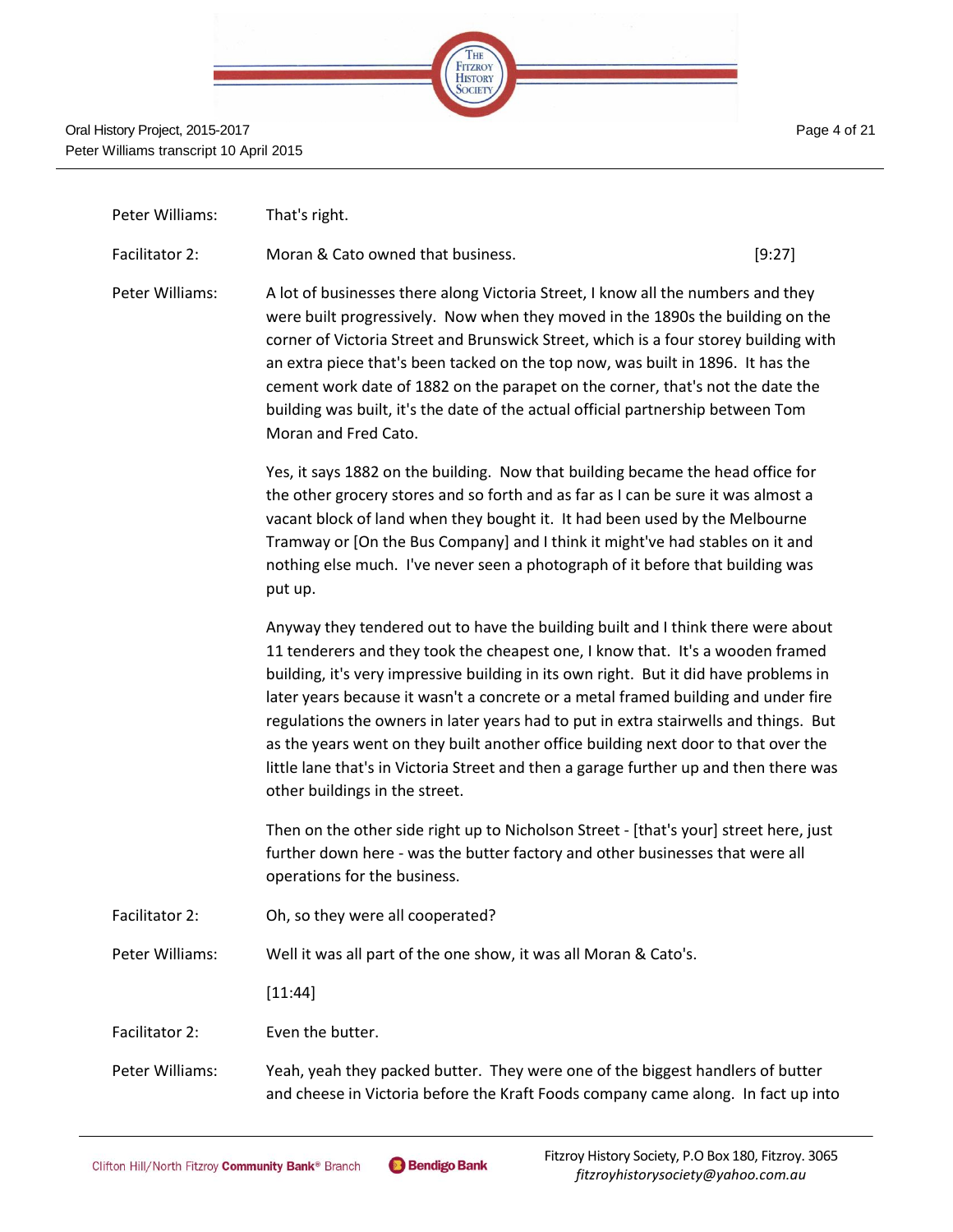

|                 | the 1950s Moran & Cato's handled more cheese than the Kraft Foods company<br>did. Now the operation from there was very big because the branches gradually<br>grew from one to 10 to 20 to 30 to 40 and even by the 1890s there were over 50<br>branches.                                                                                                                                                                                                                                                                                                                                           |
|-----------------|-----------------------------------------------------------------------------------------------------------------------------------------------------------------------------------------------------------------------------------------------------------------------------------------------------------------------------------------------------------------------------------------------------------------------------------------------------------------------------------------------------------------------------------------------------------------------------------------------------|
| Facilitator 2:  | Was that all over Victoria or just in Melbourne?                                                                                                                                                                                                                                                                                                                                                                                                                                                                                                                                                    |
| Peter Williams: | Melbourne and parts of Victoria that were worthwhile, and you established them<br>in the country areas close to railway lines because of the logistics of handling<br>produce and stuff. They had wagons to deliver to all the branches and there were<br>so many horses - there were over 200 horses stalled at North Fitzroy in stables<br>down there and the horses ate so much fodder over the years they bought the<br>Northcote [Hay &] Fodder company.                                                                                                                                       |
| [Laughter]      |                                                                                                                                                                                                                                                                                                                                                                                                                                                                                                                                                                                                     |
|                 | Yeah, different days to what we have today, aren't they? You've got                                                                                                                                                                                                                                                                                                                                                                                                                                                                                                                                 |
| Facilitator:    | So where were the horses in North Fitzroy, Peter?                                                                                                                                                                                                                                                                                                                                                                                                                                                                                                                                                   |
| Peter Williams: | Was it Holden Street, or up that end. I've got the photographs of the building<br>there, the stable buildings and things, and they were photographed in the 1900s<br>and I've got those in there, family records, not the horse stalls inside but there are<br>all these wagons. They were four wheeled wagons pulled by horses, they even<br>had a refrigerated wagon that was painted white and the trademark was a polar<br>bear, Arctic, on the side of it and with ice block for delivery of products that were<br>cold around and that survived, that photograph, which is marvellous.[13:36] |
|                 | Then of course motor vehicles came in and they had their own plant down there<br>in Victoria Street for servicing their own vehicles and so forth. It was a very in<br>house operation that was very successful in its time. My father joined the firm<br>way back in the late '20s and my grandfather was still there until he died just at<br>the outbreak of the Second World War.                                                                                                                                                                                                               |
| Facilitator:    | So your father became an employee? Or a shareholder?                                                                                                                                                                                                                                                                                                                                                                                                                                                                                                                                                |
| Peter Williams: | Yes, he was an employee and shareholder. Like many other - dad was on the<br>financial side of the business, cashier and so forth and he was very, very smart on<br>figures I can tell you, adding up figures and a very neat writer too. Mr Skidmore<br>was the office manager there for many years, he'd started in 1881 or 1882 and he<br>was there until he retired. He had a number of sons who lived in Ivanhoe, and the<br>house is still there, who there was only one survivor, Bob Skidmore. The others                                                                                   |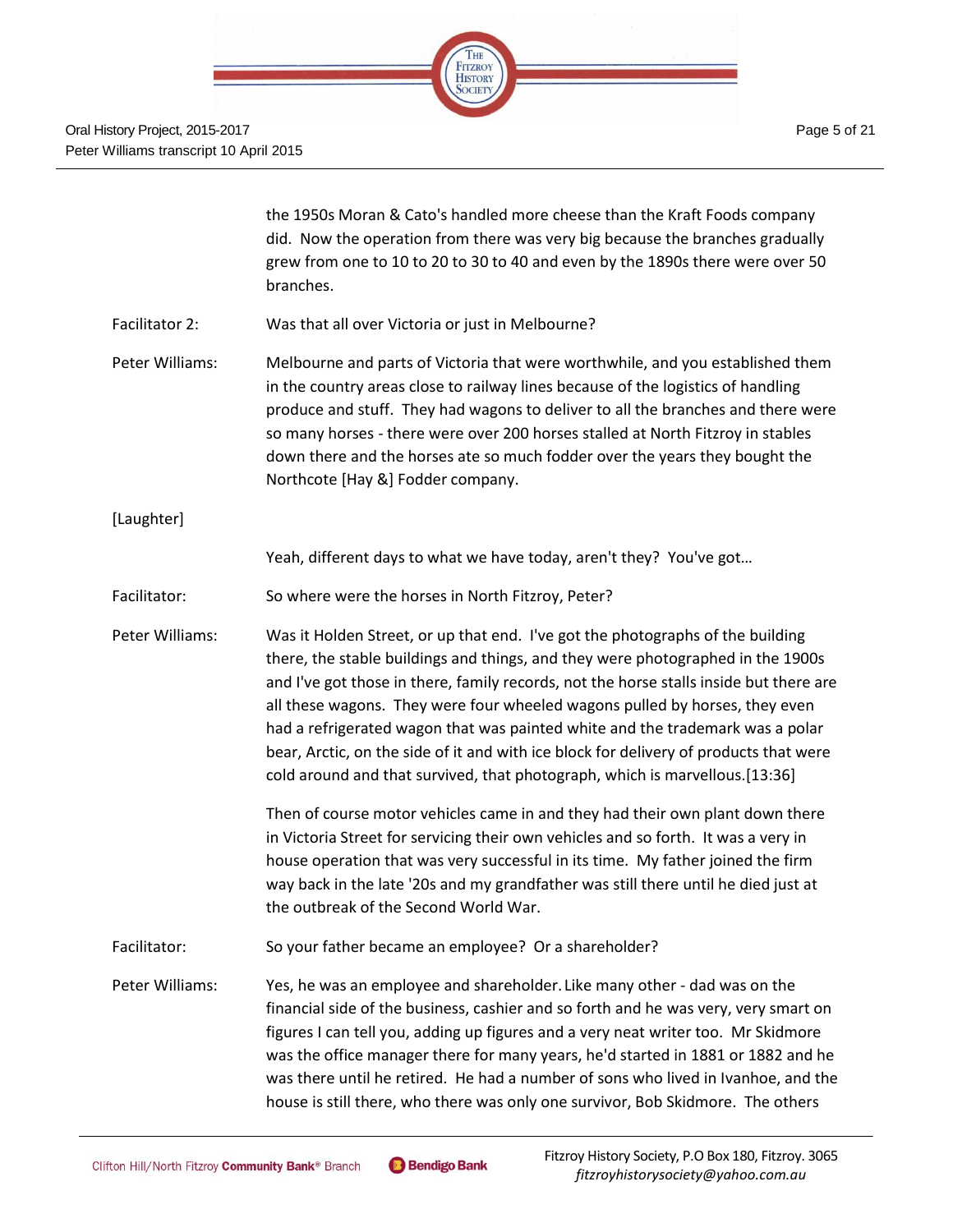

were all lost in the First World War. I think he had three sons and three of them were lost, tragic things that happen in these terrible wars and that sort of thing.

Facilitator: So the workload for the business and your father...

Peter Williams: Yes, and even in the First World War M&C's provedored the Navy and the Army with supplies, food supplies and Rosella had a lot of house brands too, like Waratah, Picnic, Rono, Clipper, they handled everything with house brands. A lot of people think in the grocery world today this is a new thing, it wasn't, they were doing it 120 years ago and they even had exercise books for the children. Moran & Cato's exercise books with their advertisement on the back cover and all that sort of thing.

> They specialised in tea and they reckon that one third of all the tea sold in Victoria came from M&C's and it was packed in, bought in from estates from overseas, blended at Fitzroy because - people in[16:01] recent years have said oh blended tea's no good, well tea came in various qualities. It's an art in itself for colour, consistency and in later years, when ladies wanted to buy tea you bought it in the packet and you expect that this week will be the same as last week, et cetera, et cetera. So they specialised in that. Before that a lot of tea was variable and it came out of canisters that were in the stores with just numbers on them.

> But Tom Moran and Fred were pretty smart, that in the shops they put behind the counter, a bit like when you go into a McDonald's today, you look up and you see what they've got to sell like the hamburgers. They put their name on the tins running along the shelf at eye level, M-o-r-a-n and an ampersand C-a-t-o. So when you were in the shop those tea tins were immediately above the counter behind the person serving you, so it was good advertising. It was usually dip it out, put it into a brown paper bag or something like that and that's how you bought half a pound of tea or a pound of tea.

> The other thing that M&C's were very good at in the tea business - and they eclipsed the other people by miles on this one - they bought also all grades of tea from lower grades to the middle grade to the very top, most expensive tea that you could buy in the world. They packed some of the best genuine teas anywhere in Melbourne here. Forget about the London ones because they picked it up and brought it on the return trips from Melbourne to England and they adulterated it up like Twinings with flavourings, you don't need to do that with genuine tea.

When Ceylon Tea was launched - because what actually happened, Ceylon in the 1870s grew coffee, didn't grow tea at all and they got a bug in the coffee plants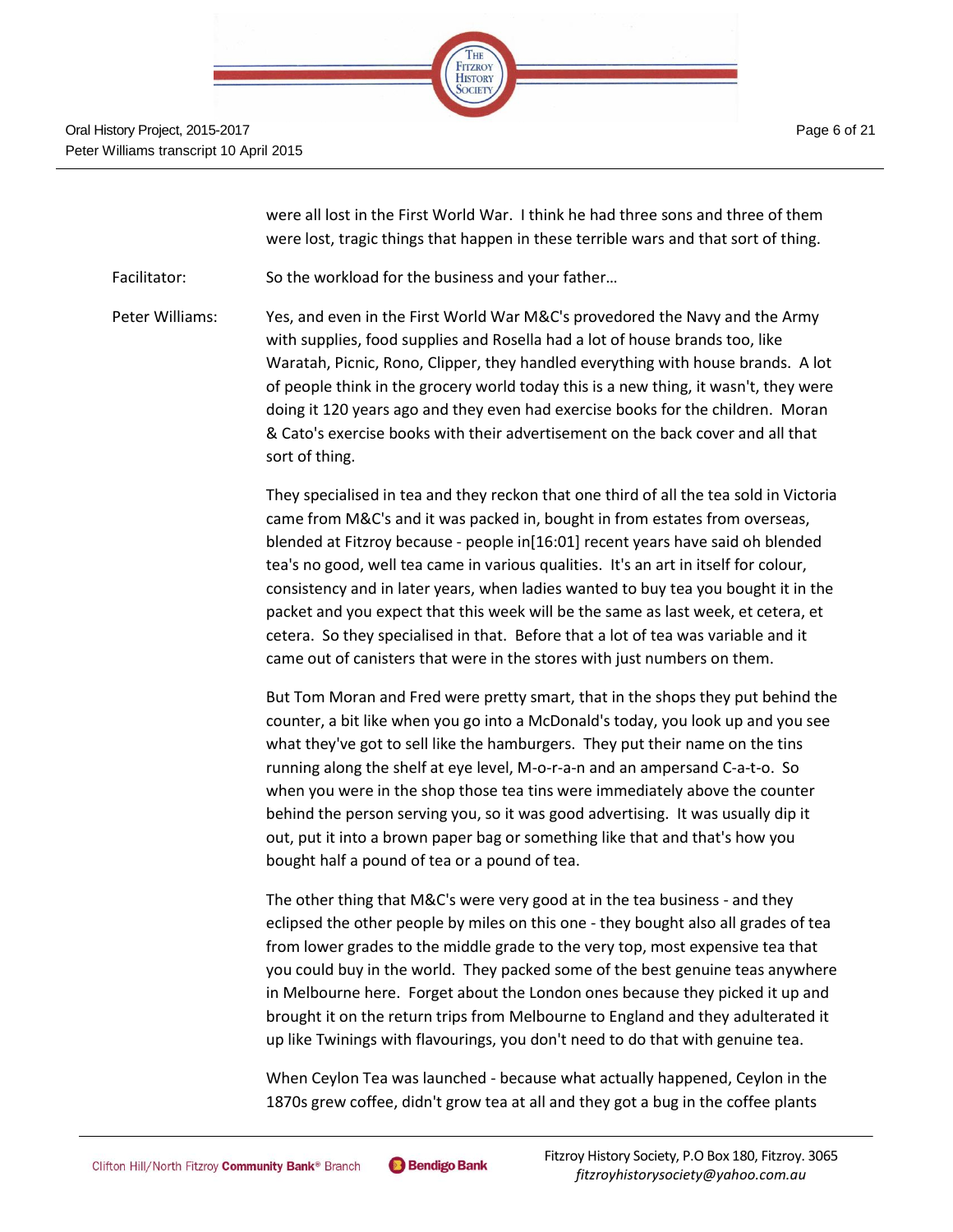

and it wiped it out. So they went looking for cuttings of tea to plant them in Ceylon but it took a couple of years for it to happen. Because tea was grown nationally in China and brought to Melbourne, Indian tea was brought in from parts of Assam and so forth and it was used for colouring in the tea blends.[18:37]

Because when you put milk into China tea it turned a bit grey looking and Assam tea with the tannin colouring gave it a better look, so that's what the average housewife wanted.

Gradually the idea of packing tea into packets as we know it came in. My grandfather was instrumental in bringing that system with the firm into Melbourne and they were the first firm to actually have a machine that physically made the packet from a roll of paper. Printed rolls and formed up and that's round - I've just forgotten what year it was, it was just about the First World War period and certainly just after the First World War it was in full flight and they were packing tea down there. They also had steam engines and everything in Fitzroy here with generating plants so if the power went off they had their own power.

It was like MacRobertson's, it was a very well organised firm. Because of the steam involvement of my grandfather and his interests in wireless and steam when Macpherson Robertson decided to rebuild a lot of his rather smallish little factories all together under White City - the two families, Moran's, Cato's, Williams' and the [Boric's] all knew each other - and my grandfather put up a lot of the original plans for the design of White City, that the power station was in the centre of the complex and the pipes went out to the various sections. He wasn't a confectioner, but he was an engineer. So there's lots of interesting connections with it all.

I started to visit, naturally, after the war, after my father came back from the Air Force end of 1946. He was away because he was in a design and survey unit and handled real estate. It was a very small unit and that RAAF had taken over a lot of properties, houses, mansions in Toorak and all over the place and dad had an office at the end of the war at Reeds at Prahran down in Chapel Street that's now Pran Central and it had an office at one stage at the Exhibition Buildings too. Because all of these places in Melbourne were taken over during the war.[21:11]

His team went around with others valuing the damage before the properties were handed back, and this applied to shipping too, all of the troop ships, half of them were passenger boats that all had to be reconverted after the war. But there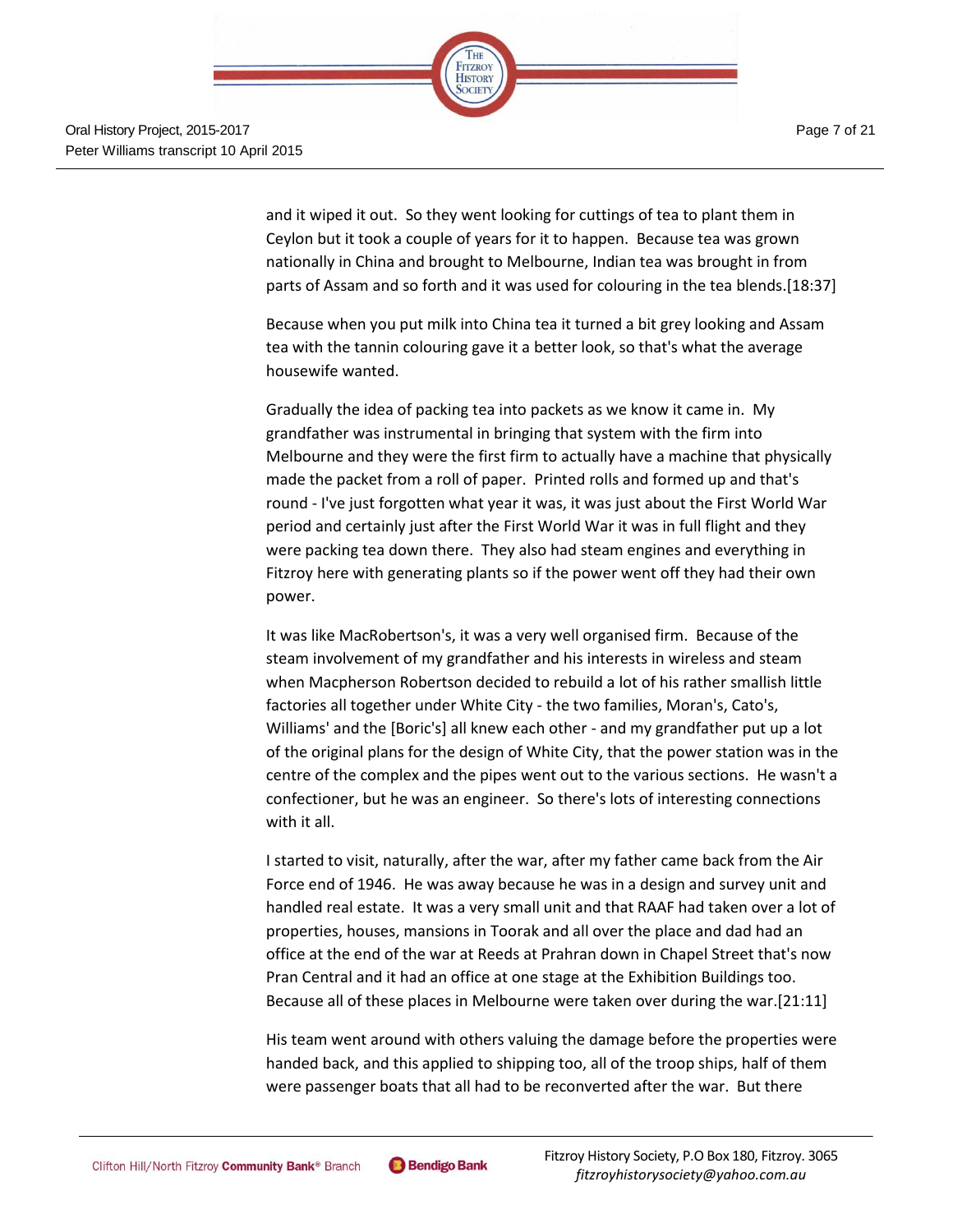

would have been good business from the grocery here in Fitzroy to the shipping companies in supplying - they weren't the only supplier, as I mentioned - but they also supplied very handsome quantities to the Victorian Railways.

There was always one wagon or one truck backwards and forwards to Spencer Street for all the supplies for the Spirit of Progress and the other Sydney trains and country trains. They did very good business in that respect because one of the family members married into the chief commissioner's family [laughs] of the Victorian Railways and I guess that like a lot of things it's a network. Sometimes people you know and you can help them and so forth.

But it was a very strict and well run business, very much on Methodist principles and if you were seen regularly at a hotel or at the races you were lucky to have a job on Monday morning. The joke was, in our family, that if those redundancies had to be paid out my father was one of the sackers in the business I suppose that did that, but if there was two shillings a week rise, or five shillings a week rise, dad had to tell them to go and see Mr Cato [laughs]. I mean…

But I used to go down at school holidays, to Brunswick Street, and then sometimes into the warehouse or see other people. But I didn't work there, but [Ann Blayney] who wrote a book on Fred Cato - it was published about 15 or 18 years ago - she got a few things wrong, she didn't listen very carefully to what I told her. There's a photograph there in that book showing employees and family members at a function at [Kewarra] at Auburn, the old house there, there would've been 250 people at the function.

The table in the front has got my grandfather and my grandmother and the Cato boys and Mrs Moran, Elizabeth, all in the front of [23:54] the picture there. But Ann put in the book that - she mentioned my name - I worked for the firm, I never really worked for the firm, I didn't have to work for the firm.

I visited as a schoolboy and did odd jobs I suppose, but never got paid a cent for obvious reasons, might've been more trouble than I was worth you never know in those days. Then of course a few years later the business of self-service came in and M&C was a little bit slow in getting into that. Because they were number one grocery chain at that time by miles they thought that perhaps it didn't need to happen. But they were a little slow in getting into self-service but they had a lot of very, very good stores.

They produced a house magazine - which I've got the full set of - after the war in a bound volume with all the photographs, all the branches and people running them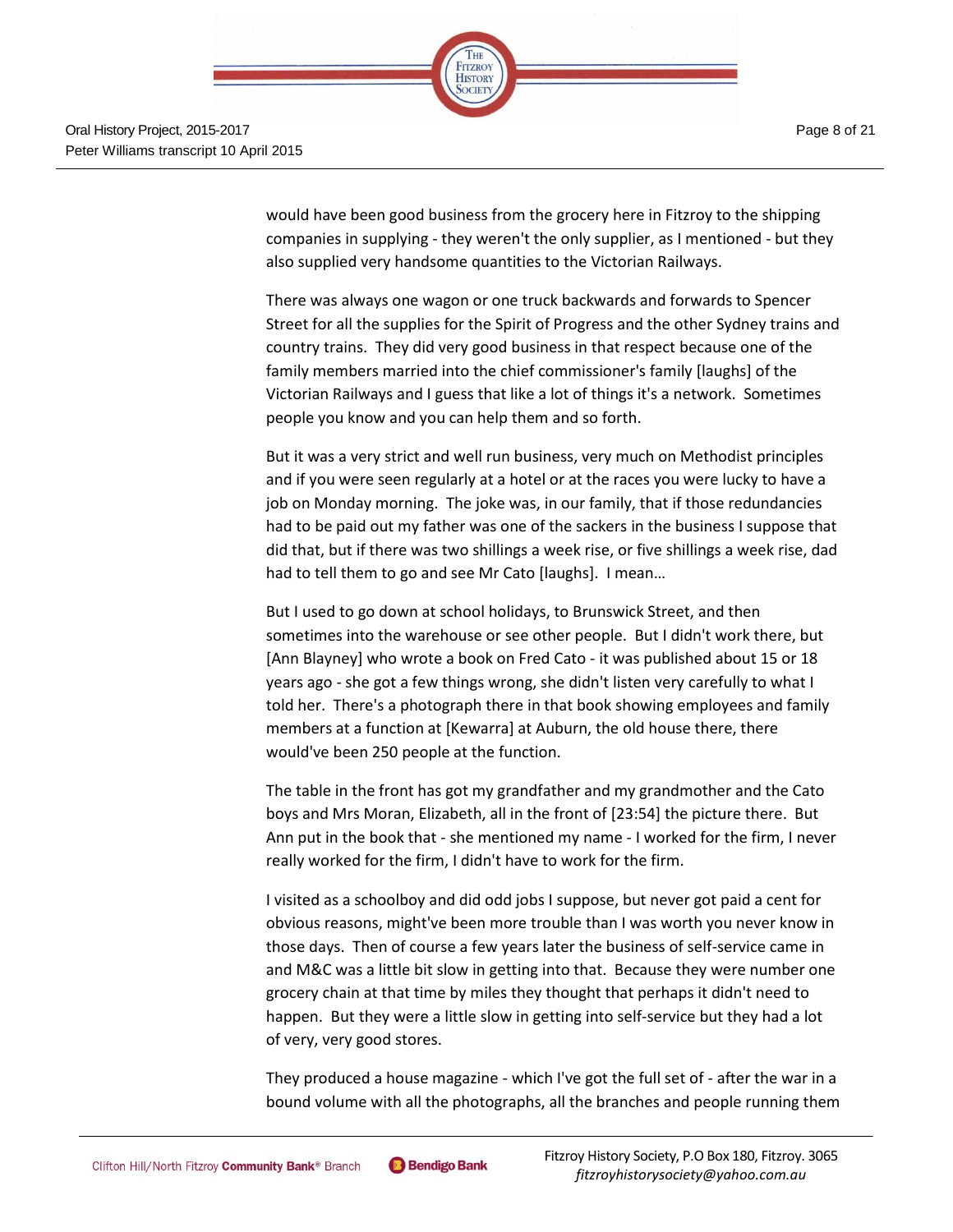

Page 9 of 21

and so forth. Wedding photographs, the whole lot, were put into house magazines. They then changed the business from proprietary limited into a second board public company, a small one, in the early '50s and that's where the trouble started I think. Because the moment you do that and you get a little bit of extra money in from outside you're starting to work for the shareholders those shareholders, people you're not really sure of and who you don't know and I don't think that went down very, very well.

But the big mistake was made in later years when one of dad's great friends who I think also went to Ivanhoe Grammar School, George McCann who was involved with Myer Emporium, we used to supply the majority of grocery to Myer's grocery in Lonsdale Street. Never very successful because people just didn't buy grocery in the city block. There weren't grocers there and you opened and closed and Bourke Street was difficult, they had a shop in Bourke Street, another one further down near Elizabeth Street.

But there was only one or two successful grocers in later years in the city block, Wilson's, but they were licensed grocers. M&C's[26:19] never sold liquor. That's right, and now people live in the city and they buy grocery, they didn't. In the earlier days [unclear] were pretty smart in putting shops where there was a run of cable trams near the stops for people to take their groceries home because they were reasonably heavy, tins of jam and things like that. With the cable tram set up of 1886 onwards right throughout Melbourne a lot of the shops were very strategically placed with cable trams.

They also placed them very strategically near a post office or in the centre of a shopping centre, never anything less than seven or eight shops in a group, it wasn't worth the effort because that wasn't a centre. So you picked streets like Brunswick Street, Smith Street. Chapel Street was a disaster always, because it was - in the early days they've reported in their minutes and their diaries and things - that it was a cutting street. Nobody made any money in Chapel Street, everybody was trying to undercut somebody else more and you got shops like the ones at Footscray which were very, very good shops, and Richmond.

Facilitator: [Porters].

Peter Williams: Yeah, even against them and Bruns-, all the inner areas were very, very good and then there were the country areas and so forth. But all areas and all retailing has its ups and downs but what happened then you can't compare to today, it's a different world totally today. But with all the products and so forth until the offer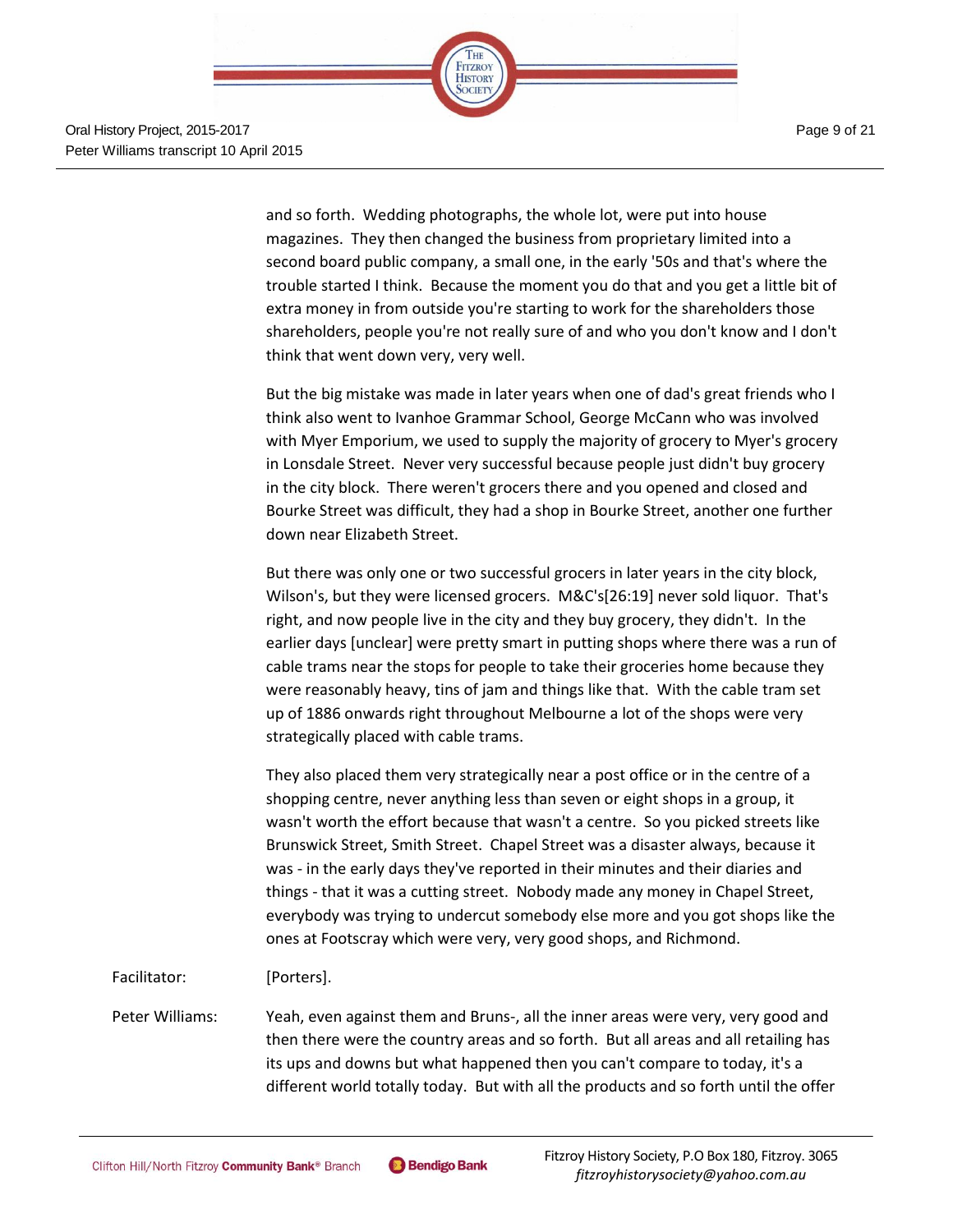Page 10 of 21



that came after the second board from Permewan Wright who wanted to extend their business who were mainly in the country area, and they used to do a bit of carrying too. [28:18]

Permewan Wright were bringing onions and potatoes in and all those sorts of things which, carry things. Sir John Allison I think his name was was the chairman there in the '60s, he wanted to get into the grocery business. Coles really were still a variety store and Woolworths, it was also the same, weren't terribly successful in grocery in Victoria at all.

Woolworths was a stolen name, full stop, from FW Woolworth in dime stores in America. A couple of fellows went across from Sydney, saw the name there and they thought that Woolworths might extend to Australia, mainly Sydney, so they registered the name before they did and then started variety stores. Coles, who were pretty small at that stage in the early '20s, moved to Smith Street as we all know with a store with nothing over two and six pence. But still selling mousetraps and fly spray and all sorts of general things, and a few groceries but not much, they weren't grocers at all.

Both formed public companies but it was other people's money that pushed those, but Woolworths was never successful until more recent times, and I mean the last 30 odd years, in Victoria. The independents and the local chains were the ones that dominated the whole thing. It was more in recent times that Coles got going again because they could see the amount of money going through cash register and they went out purposely when they went into the public area of big money, tapping into superannuation funds, of buying other grocery chains with money and SE Dickens was one of those from Geelong that had a group of stores.

Mrs Holt, the wife of the prime minister, her father was SE Dickens and that's where the money came from there. But Coles and the others went into the marketplace to buy smaller chains to get into the food business and that's how it gradually grew. At that stage while they were growing M&C's were going the other way a little bit, certainly by the mid-1960s anyway.

| Facilitator 2:  | So when you recall going there as a schoolboy                | $[30:55]$ |
|-----------------|--------------------------------------------------------------|-----------|
| Peter Williams: | That was about the history of M&C, this is not my history.   |           |
| Facilitator 2:  | Yeah, so you're sort of talking about I guess the late '40s? |           |
| Peter Williams: | Yes, the late '40s and very early '50s.                      |           |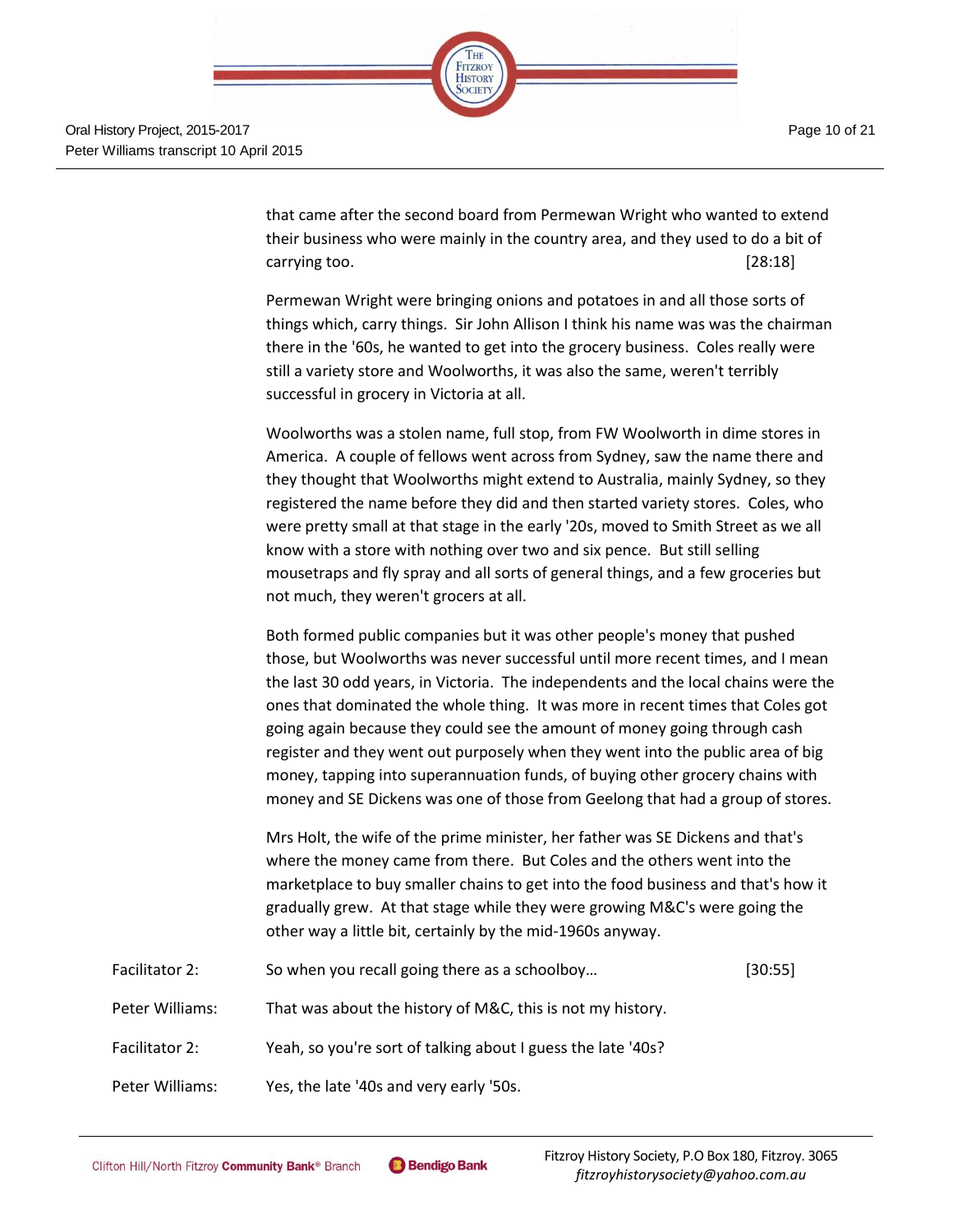

Facilitator 2: Yeah, and what sort of people did they employ? Like did they employ local people?

Peter Williams: Well this was an interesting thing. The employment registers show people that naturally lived in areas close to where they worked in shops. Managers quite often lived in the residence above, that certainly was the case in the very early days, and then the problems were in the Second World War with so many men being called up a lot of the wives of the men had been called up, called into the shops to become shop assistants.

> I think there was 642 or 645 men enlisted from Moran & Cato's in World War Two and the big brass plaque was in the office down there at Victoria Street for many years. We gave that to the War Memorial in Canberra. I don't know why, I think I should've had it melted down and the money given to the Salvation Army, but nevertheless it's almost the same number as were lost in the cruiser Sydney by a couple. That's a very large number from one business enlisting in World War Two. Not necessarily all from Fitzroy, but a great number of people did live there.

> Of course as the years went on - my grandfather was actually in those earlier days living in Clifton Hill and a lot of houses in Clifton Hill didn't have a driveway or a garage to put a motorcar. He was lucky enough, like the others in the business, to be able to own a motorcar, certainly in the late 1900s and so forth.

> He bought land and a house out at Darebin, Merton Street near Ivanhoe Grammar School and that's why my father went to the school there first. They moved from Clifton Hill out there and they had a quarter acre block with a garage and everything, they were very lucky and it wasn't so very far along Heidelberg Road into Fitzroy. [33:10]

> That was the case with a lot of the shoe manufacturers in Fitzroy and Collingwood. You'll find that quite a lot of them, the Sharwoods and other families, lived in Ivanhoe.

> It became a little unfashionable if you were in business to perhaps live in Fitzroy for one reason or another, it wasn't exactly the flavour of the month suburb if you were in business to physically live there and MacPherson and Robertson was exactly the same.

Facilitator 2: What sort of people can you remember living - like, when you came down…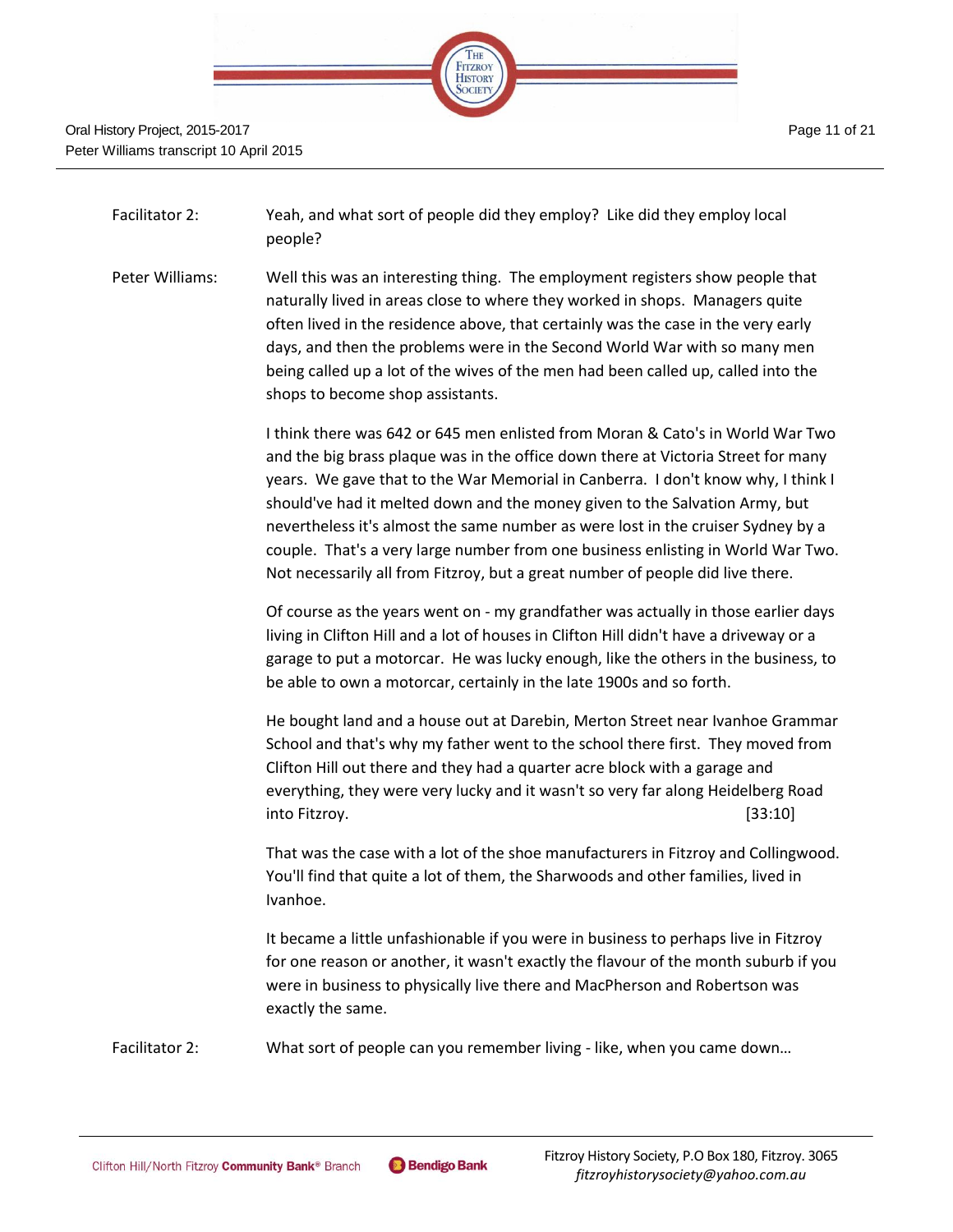

| Peter Williams: | It was a tough area in the 1940s and '50s and I can remember the big thing in the<br>papers - and I don't know how a schoolboy remembers this - was slum parents in<br>Melbourne. It was the big political issue after the war of parts of Richmond,<br>Collingwood, Fitzroy and the inner areas and there's no doubt that it had to<br>happen. It did happen, as you know, with mass demolition and acquisition of<br>blocks and all that sort of thing and it was done I think in good faith. But in<br>hindsight you probably wouldn't do it that way today with the blocks of<br>developments in Brunswick Street up there, the Methodist Church going in that<br>area.<br>But something had to be done without doubt in those inner areas. Kensington, |
|-----------------|-------------------------------------------------------------------------------------------------------------------------------------------------------------------------------------------------------------------------------------------------------------------------------------------------------------------------------------------------------------------------------------------------------------------------------------------------------------------------------------------------------------------------------------------------------------------------------------------------------------------------------------------------------------------------------------------------------------------------------------------------------------|
|                 | parts of that weren't quite so bad, but parts of South Melbourne were pretty bad<br>too.                                                                                                                                                                                                                                                                                                                                                                                                                                                                                                                                                                                                                                                                    |
| Facilitator 2:  | I mean given their connections can you remember how the family felt about the<br>church and the hall and that going?                                                                                                                                                                                                                                                                                                                                                                                                                                                                                                                                                                                                                                        |

Peter Williams: Didn't think anything of it but I'm sure that somebody would've thought that it wasn't obviously attracting a big congregation and it must've dropped off by the '60s. You were more, I guess, keeping a business going at that time. Business wasn't easy to run after the war, there was no money, money had to be sought and products were very hard to get, things were still very scarce right up until 1960 period. It was not an easy time.

[35:42]

But with the other development Myers, Mr McCann, I remember him coming over to our house one Sunday morning and he said to my father, Bill, he said I've seen a great idea in America, he said, I went there. He said, the retailers don't operate in a street, they own the suburb. What do you mean? Well he said, they do a development on a block of land and that creates a new suburb. Well that grew to Chadstone, the block of land beside the convent there.

The idea was to have the Myer store on the end of the block closest to the road as the anchor and an alleyway or an arcade with various small shops running down and the grocery of Moran & Cato's at the other end. That was a big mistake, total big mistake in the history of M&C's and the board just didn't like the idea that their landlord, and Myer would be the landlord in this particular case, knew exactly what went through their cash registers and they chickened out and didn't sign the documents, just a night or so before they were signed.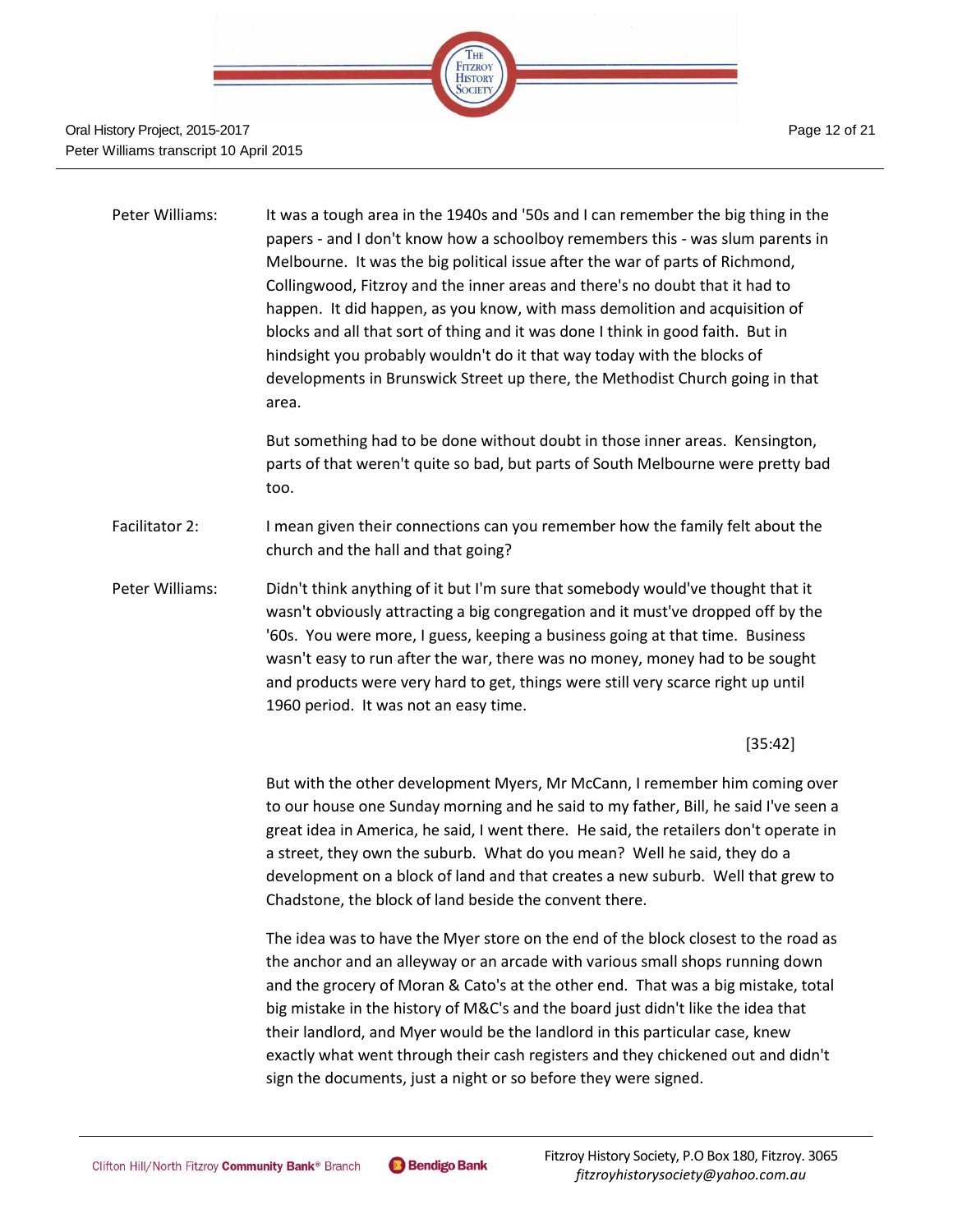

Then there was a bit of a lull for a moment and they offered it to Coles after that, and that was a big mistake at that particular time. Then of course Chadstone - Myers got into trouble with Chadstone in later years, too, and really had to offer it for sale. They weren't watching the maintenance of the building and lots of other things and they put it on the market and that's how Gambles got their hands on it in later years. So it's a revolving door, isn't it, of success. But that was my connection with there.

But I used to come down to Fitzroy here because there was a - also with my father - my grandmother was a business lady and she had theatre shops, she had lots and lots of them. The ones that ran selling the ice creams and all the things at picture shows and so forth. At one stage she had many, many of them and one of the best, if not the best, was The Grand Theatre in Paisley Street in Footscray. You could sell anything in Footscray after the war. [See] there as a lot of overtime and people went to the pictures there. [38:13]

But there were a couple of manufacturers like MacRobertson's still where we used to sell all their chocolates through the shops. They were the bestselling ones, not Cadbury's, MacRobertson was the leading brand by miles and Cadbury's could never crack MacRobertson until later years.

There was also a potato chip manufacturer and I can remember going down in a shop front somewhere in Brunswick Street or Smith Street where they packed potato chips that became one of the well-known brands like Colvan or something later on. They fried all the chips and put them out and the ladies would hand pack them into the packets and seal them. Dad would have to pick up - because they were so short, all of these things, and at lots of little firms through Fitzroy and down this way here that sold lots of little food products. They're nearly all gone now and manufactured…

Facilitator: Were rents relatively cheap at that time around here?

Peter Williams: No, it was just - I think because it was where things were done and even I think if you look at Richard Pratt, who was a friend of mine in later years, because I - the Kraft company, the famous cardboard family, Visy Board - started in this immediate area, there were lots of little box manufacturers and shoeboxes.

> A lot of those were bench work, all made by hand by ladies sitting at tables like this doing things. It went right through this area and MacRobertson employed a lot of people doing bench work in boxes and things like that. Didn't have great big machines making all of these things at all and that's where Richard Pratt's father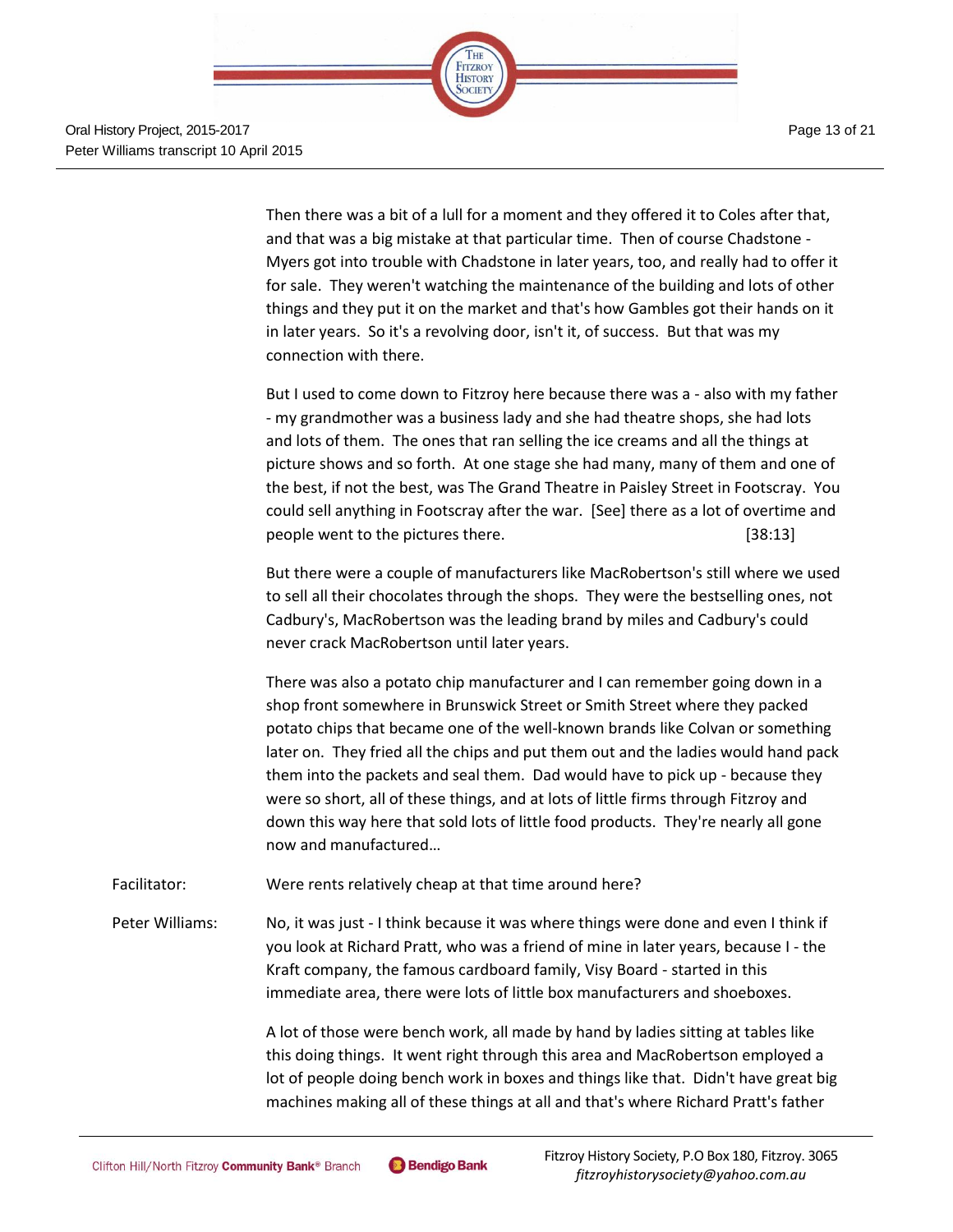

|                 | started. But I knew him through grocery and the Kraft company because when I<br>started there Visy Board were just one of many people in that business, one of<br>many cabs on the rank. They weren't the only one by a long shot, they weren't<br>the biggest either.<br>[40:11]                                                                                                                                                                                                                                                                            |
|-----------------|--------------------------------------------------------------------------------------------------------------------------------------------------------------------------------------------------------------------------------------------------------------------------------------------------------------------------------------------------------------------------------------------------------------------------------------------------------------------------------------------------------------------------------------------------------------|
|                 | I'd ring Visy Board on behalf of my boss, he'd say get the rep from Visy Board we<br>want a competitive quote down and I'd speak to Mr Pratt and he'd say, I'll send<br>Richard down to see you. Well he was about a year older than I was but we were<br>very similar in age group and I had a very good relationship with him for many,<br>many years, which is completely separate from Fitzroy because they were out at                                                                                                                                  |
| Facilitator:    | But your mother's shops were around Fitzroy?                                                                                                                                                                                                                                                                                                                                                                                                                                                                                                                 |
| Peter Williams: | The theatre shops, she had them - my grandmother - had them at the Roxy at<br>Brooklyn, the Sun at Yarraville, the owner's family were related on my mother's<br>side of the family. The Northcote at Northcote they had, and quite a few of the<br>others. Of course they went in and out of these businesses a little bit, but she was<br>one of Sennett's Ice Creams largest customers. She was so good a business lady<br>they would deliver on Sunday mornings to her which is almost unheard of. Mrs JL<br>Wilkes always paid in cash, very important. |
| Facilitator 2:  | You talked about the printers as well.                                                                                                                                                                                                                                                                                                                                                                                                                                                                                                                       |
| [short break]   |                                                                                                                                                                                                                                                                                                                                                                                                                                                                                                                                                              |
| Facilitator:    | We'll start now, so yeah, just tell us a little bit about that.                                                                                                                                                                                                                                                                                                                                                                                                                                                                                              |
| Peter Williams: | Well Meg, you asked me about Ackman's and I went to that talk at the Fitzroy<br>Library, is it 12 months or 18 months ago?                                                                                                                                                                                                                                                                                                                                                                                                                                   |
| Facilitator:    | Oh yes, probably 18 months.                                                                                                                                                                                                                                                                                                                                                                                                                                                                                                                                  |
| Peter Williams: | Yes, and it surprised me that there was virtually nobody in the audience of a group<br>of about 30 that realised that that site in Smith Street which is now a Woolworths<br>Supermarket, was in fact a major printing business. One of Melbourne's top,<br>biggest printing businesses for many, many years. Of course it's a rather[42:20]<br>strange sort of façade on that building, that it's been totally rebuilt behind the<br>façade.                                                                                                                |
|                 | Somebody in the heritage world when that building was being demolished kept<br>the front. It looks like a set out of a theatre, it's really a bit of a joke. I mean,<br>historically buildings have to change and they will, there's no point in keeping that                                                                                                                                                                                                                                                                                                |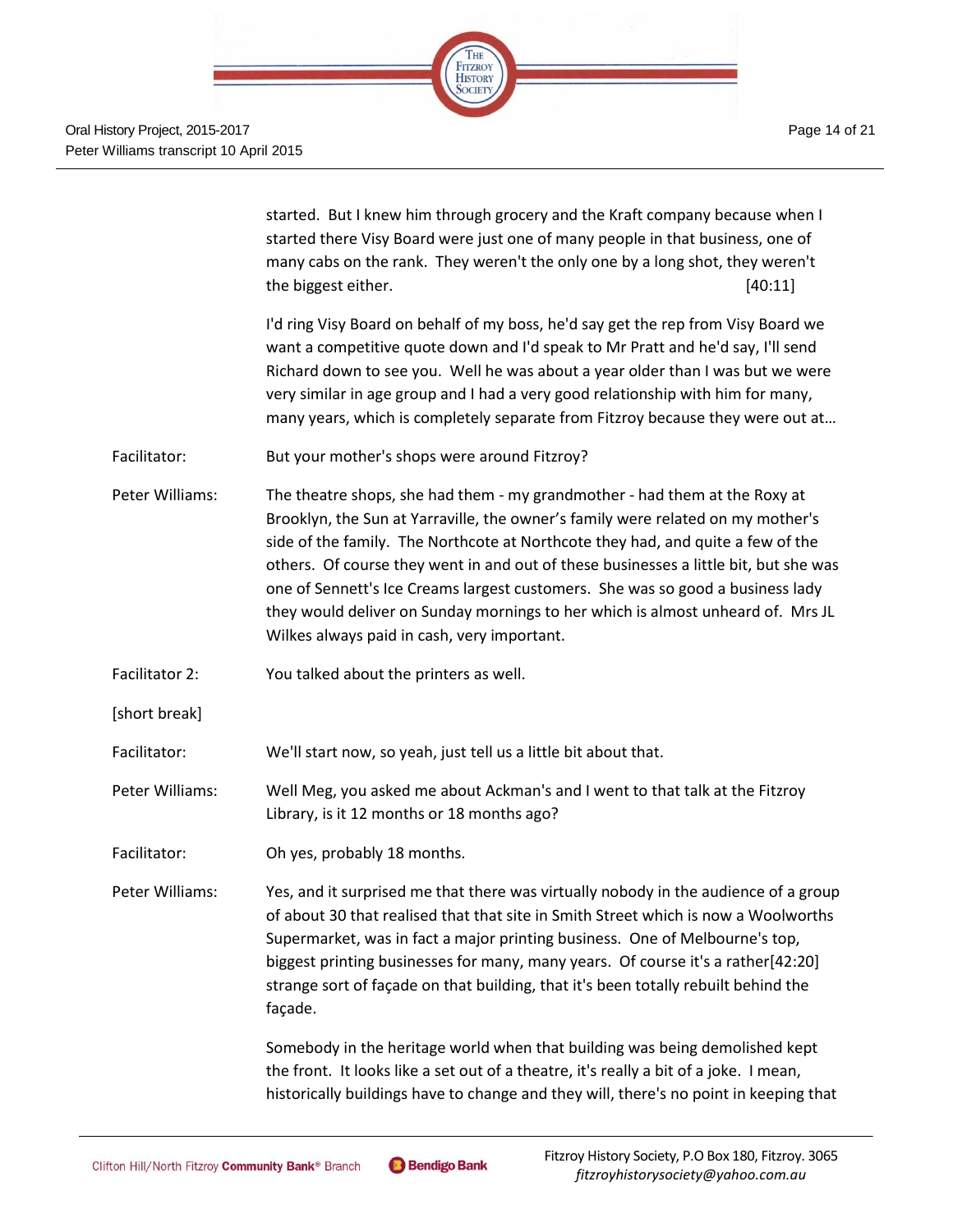

façade in my opinion though I'm interested in history, but they have. But if you go back and you look at early photographs Ackman's was a major player in the furniture business and they weren't the only one in Melbourne. They were certainly one of the earlier ones and they started off right back in the early days.

I took some notes out and you might be interested to know that in 1877 at least there was a Mr Henry Ackman and he operated as a pawn broker in this area and his address was 101 Smith Street, later the numbers were changed and that was midway between Gertrude Street and Webb Street on the west side. He moved a couple of times and by 1884 he was at 109 Smith Street and then he's got 109 to 11. By 1886 he's still there as a pawn broker but obviously handling a little bit of furniture or something like that, he's next door to the Stanford Block which is still there in Smith Street, not where they were in later years.

But certainly by the mid to late 1880s he's getting interested in furniture and on the corner of Hodgson Street which was 221 to 223 there was a business called [Clawson and Foley] in furniture and by the late 1880s he's on that site. It appears to me from the research that I've done that the street numbers were altered between about 1887 and 1888. Now that would need confirmation, but at least 22 numbers were put in somewhere along that southern end and that confuses you when you're doing historical research unless you've got absolute photographs all in front of you.

But by 1889 the corner of Smith Street which was really Ackman's later on is number 243, the corner of Hodgson Street is 243.[45:20] He occupied that site as a furniture dealer 1890s right up until 1939. He also had another shop in Flinders Street in the city there at 250. So I don't know how big that is but that number, 250, would be somewhere down near Ball & Welch I would think, or it might be in the next block further down there where Mutual Stores were.

But the building in 1940 was vacant, that site of Ackman's, the supermarket site, and in 1941 the name of Ackman's is associated with Foy's for a very short period it becomes Foy Ackman's and they were at 133 Smith Street which is the site of the current ex Foy and Gibson Buildings with the new numberings. In 1941 a printing and carton business called Morris & Walker that had originally been in Flinders Lane in the city, about 31, 35 Flinders Lane, took the site and actually bought it and then expanded over the whole block. Their number…

Facilitator: Including the hotel?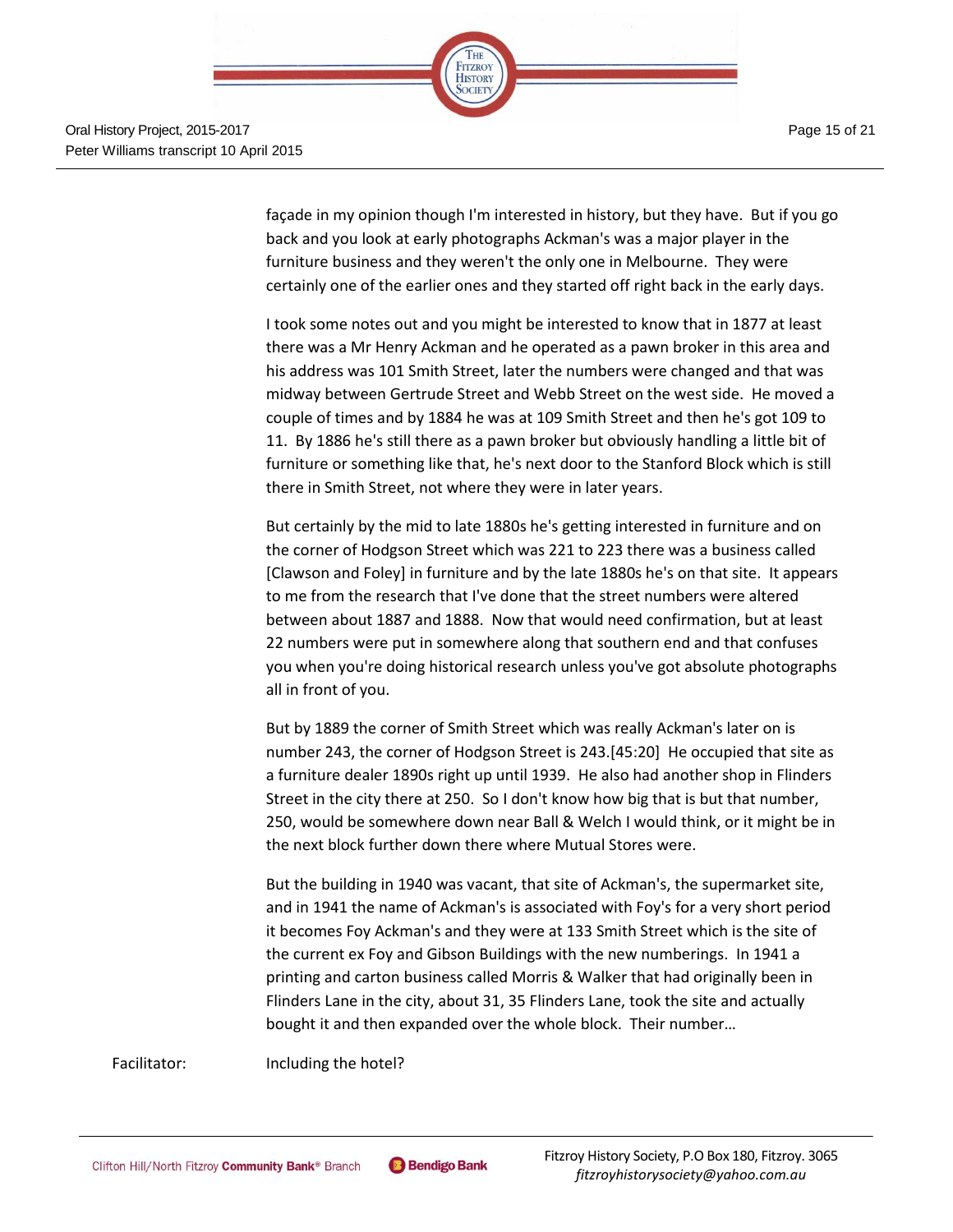

### Oral History Project, 2015-2017 Peter Williams transcript 10 April 2015

| Peter Williams: | Yes that had been demolished, probably when Ackman's built their bigger<br>building, the hotel disappeared. I think it was called the Shepherds Hotel or<br>something like that in the earlier days. But 1946 Morris & Walker occupied the<br>whole block. Where they were very interesting is they were doing litho printing,<br>they had an art department, they had a graining section there for dong litho<br>blocks of stone, they were doing cartons and printers and for the Kraft Foods<br>company that I was with they were one of four and then one of six suppliers of the<br>Kraft blue packet, half pound cheese packets. |
|-----------------|----------------------------------------------------------------------------------------------------------------------------------------------------------------------------------------------------------------------------------------------------------------------------------------------------------------------------------------------------------------------------------------------------------------------------------------------------------------------------------------------------------------------------------------------------------------------------------------------------------------------------------------|
|                 | We had the contract spread through a number of printers because we were<br>packing three quarters of a million packets a week of eight ounce Kraft cheese in<br>the 1950s. You couldn't afford to have a supplier burn down, go out of business,<br>you had to have all the backup ones all the time. Morris & Walker were one of<br>those with John H Savage's and Containers Limited and so forth.                                                                                                                                                                                                                                   |
|                 | In that building they did the first run for Rowntree's I think it was of Smarties, and<br>the run of those packets I think was 10 million [48:09] packets or something,<br>boxes for Smarties when they were introduced in the early 1950s. You know<br>those little round coloured things?                                                                                                                                                                                                                                                                                                                                            |
| Facilitator:    | Allens Confectionery, was it?                                                                                                                                                                                                                                                                                                                                                                                                                                                                                                                                                                                                          |
| Peter Williams: | No it wasn't in those days, Allens weren't as big. I think it was Hoadley's or<br>Rowntree's                                                                                                                                                                                                                                                                                                                                                                                                                                                                                                                                           |
| Facilitator:    | Rowntree's.                                                                                                                                                                                                                                                                                                                                                                                                                                                                                                                                                                                                                            |
| Peter Williams: | that brought out Smarties at the time. But Morris & Walker occupied that site.<br>By 1950 they were very big in the printing world and they put the new doorway<br>on the corner of Hodgson Street there with a slogan over the top of it, the<br>doorway to good packaging, and a nice presentable entrance to a factory. The<br>trucks and other things used the back section of the business and along the<br>frontage to Smith Street were a number of smaller shops that had nothing to do<br>with the business but they leased the space.                                                                                        |
|                 | There was one of them, and I can't think of the name of it, in later years that was a<br>retailer that was an American company that was there for a very, very short while.<br>But most of the employees in that building, or the majority of them, lived in<br>Fitzroy but the sales manager was a very nice fellow called Hugh [Dunbar] and his<br>son [Graham] Dunbar later became the sales manager there and the Morris family<br>ran it, the Walkers had disappeared at this stage.                                                                                                                                              |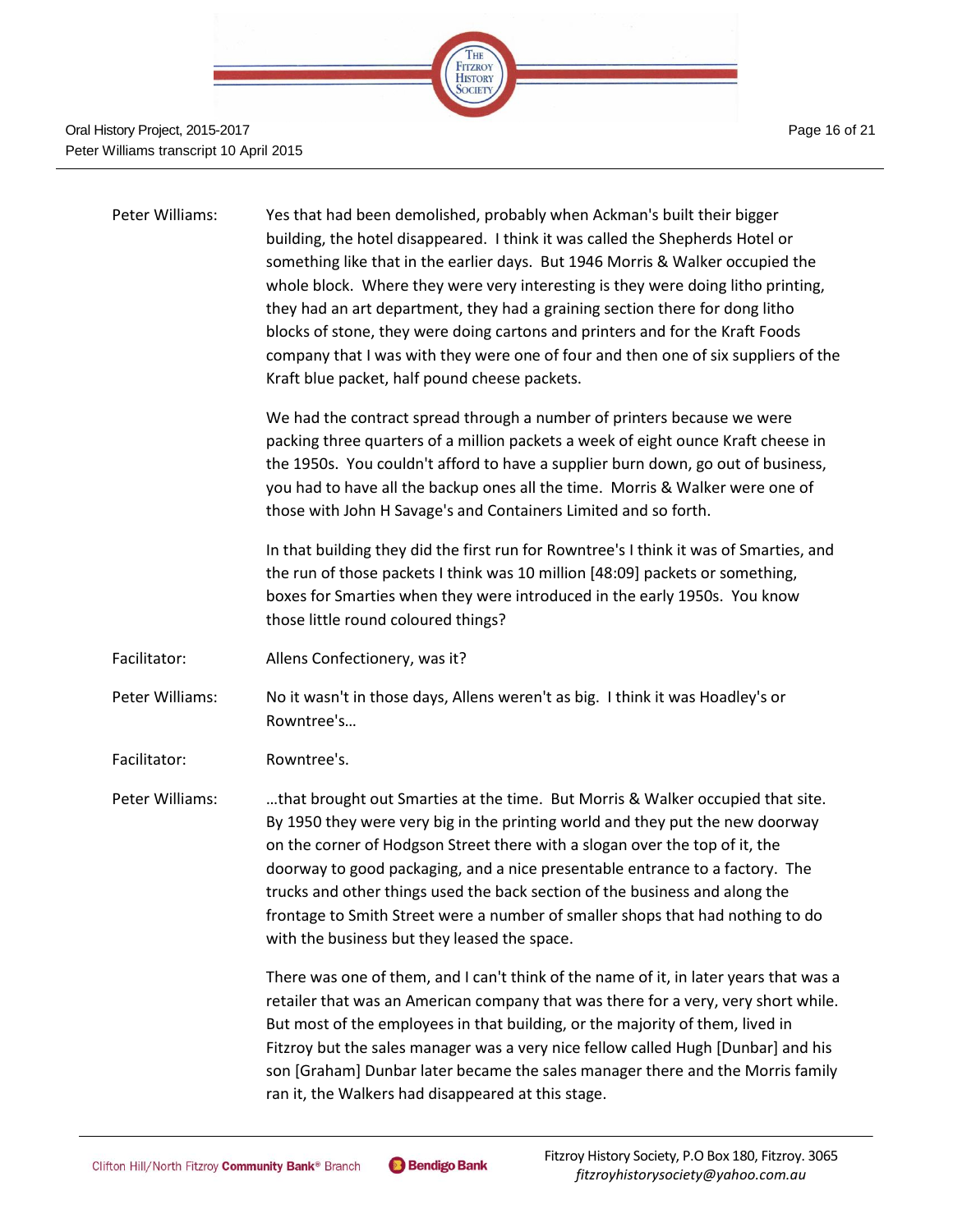

Page 17 of 21

I suspected the Walker was part of an earlier printing business in Melbourne called Walker [Mays] that went back into the  $19<sup>th</sup>$  century, but I'm not really 100 per cent certain of it. But they had done very, very well, Morris & Walker, and old Mr Morris had bought a lot of shares in APM in the 1900s so he became a very comfortable shareholder in the paper business. They were doing cartons because that was their business and then show cards for the grocery business and anything else that you could print. Not very selective, you took anything you could get. [50:28]

They had an art department and the fellow that ran it had been a stamp designer in Europe before he came here and very well known, either Hungary or one of those European countries.

Facilitator: Is that where the cylinders developed?

Peter Williams: No, no but they did in that building develop a spirally wound tubes, that's what we were talking of, cylinders, yes. It started off with the spirally wound tubes were first used in some food products. Now Morris & Walker's weren't the first to do these, Moran & Cato's actually put custard powder into some of the very first of these tubes ever made in Victoria in the early 1920s I believe, with metal tops and bottoms and that sort of thing.

> But Morris & Walker expanded and during the war they produced these marvellous big cylinders that would've been about 15 inches in diameter or more and probably standing about four foot tall as supply bombs that were used by the Allies and other people with a metal sharp end and a parachute and they could be dropped for troops and other things. They did very well and [Rolly] Morris who was the managing director had one of these in the corner of his office which was on the first floor on that Hodgson Street corner right above the doorway because I can remember it there.

> That part of the business expanded to Formatubes for the building industry and everything else and then to [Pack Pacific Corporation] for themselves. They stayed on that site there as far as I can remember doing business with them until about 1967-68 when they moved to Dougharty Road in West Heidelberg. It was a modern facility there on a flat area and the older building had been a combination of older parts of a building that had been makeshift more than a specially designed and built building on the same level. They moved out there.

Facilitator: St David Street would've gone straight through to Gore, so would've Hodgkinson Street, so…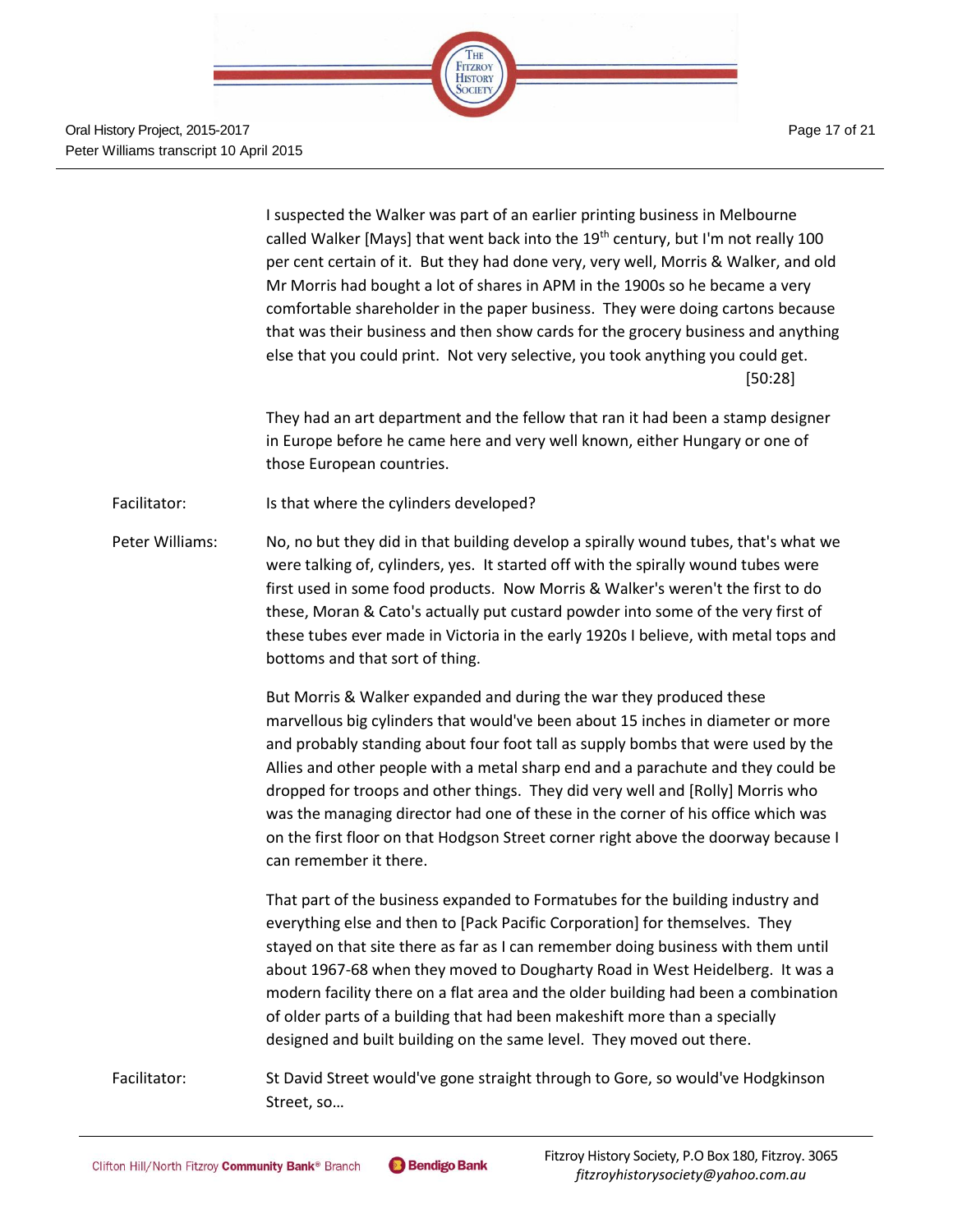| Page 18 of 21 |  |  |  |
|---------------|--|--|--|
|---------------|--|--|--|



| Peter Williams: | Yes, they're one ways now, aren't they?                                                                                                                                                                                                                                                                                                                                                                                                                                                                                                                                                                                                                                          | [52:50] |
|-----------------|----------------------------------------------------------------------------------------------------------------------------------------------------------------------------------------------------------------------------------------------------------------------------------------------------------------------------------------------------------------------------------------------------------------------------------------------------------------------------------------------------------------------------------------------------------------------------------------------------------------------------------------------------------------------------------|---------|
| Facilitator:    | They're dead ends.                                                                                                                                                                                                                                                                                                                                                                                                                                                                                                                                                                                                                                                               |         |
| Peter Williams: | They're dead ends, are they?                                                                                                                                                                                                                                                                                                                                                                                                                                                                                                                                                                                                                                                     |         |
|                 | Mm, well they sold that building and when they formed Pack Pacific Corporation<br>Morris & Walker's name disappeared and then Pack Pacific, Rolly Morris decided<br>to sell out and I'm just not sure who the next owners were. It might've been ACI.<br>That building, after they vacated in the late '60s had a number of different names<br>associated with it. There was Gaiety Toys, [Leda] Products and other things like<br>that. There seems to have been some sort of plastic works in there doing<br>conversion work. I doubt if they'd be making plastics but probably converting<br>plastic stuff there and that's about what I know about that particular building. |         |
|                 | Then it became vacant and of course was an attraction for a developer to<br>demolish and that's where the supermarket business came in. From that meeting<br>most of the people remember the problems associated with the redevelopment<br>of the site. I wasn't interested in it, neither were the Morris family, they'd gone<br>altogether.                                                                                                                                                                                                                                                                                                                                    |         |
| Facilitator:    | Yes, and many of the local residents current were activists in trying to contain that<br>development. Because I believe the grand plan was to have access to the building<br>from Gore Street from the residential side and their argument was it shouldn't.<br>But we're hoping to interview somebody about that                                                                                                                                                                                                                                                                                                                                                                |         |
| Peter Williams: | Mm, Roland Morris lived in Toorak actually, he bought a house owned by the<br>Rockmans in Trawalla Avenue and from there they moved down to Mornington to<br>retire. But in the family there were a few little problems and - it's not perhaps for<br>this meeting - but Peter and his sister were twins and there was an older brother,<br>Rolly, who [54:54] had a few medical problems and so forth and Rolly couldn't<br>have taken over the business. Peter was more interested in other things and went<br>to England to pursue other things there and his sister, when she married, her new<br>husband was involved in the business.                                      |         |
|                 | Then they, Pack Pacific which grew into a very big business, had another plant<br>which they established - they couldn't have done it in Fitzroy - out at Templestowe<br>Road Bulleen, just near Heide Art Gallery, just a bit further around opposite where<br>the brickworks were and that was Pack Pacific Corporation. But that's a few<br>details on that particular site. But Ackman's was certainly one of the big names in                                                                                                                                                                                                                                               |         |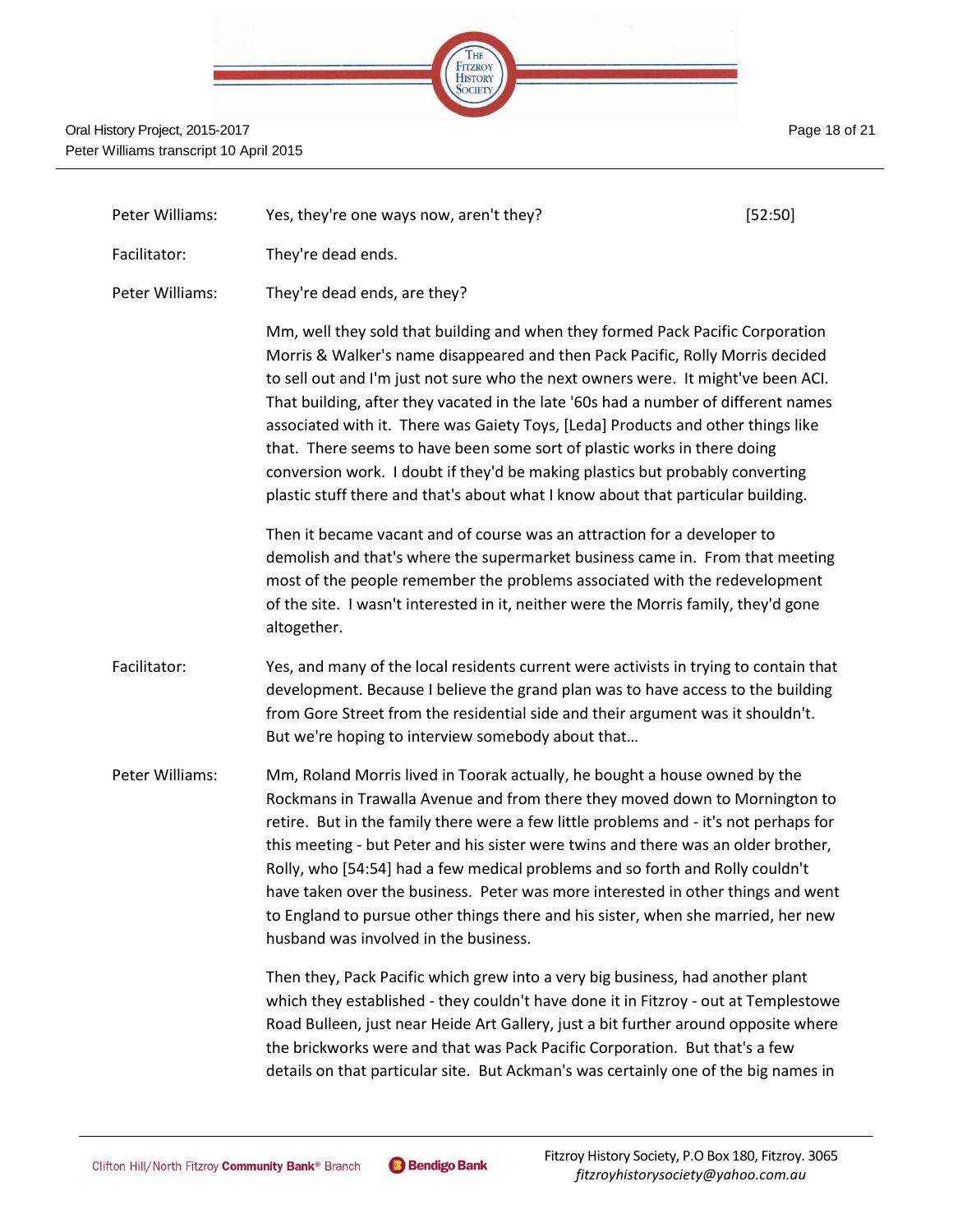

Melbourne in furniture before the days of Patersons and, or Maples was pretty early too, they would've been competitors with Maples.

Facilitator: Yes, and you mentioned before Clauscen's.

Peter Williams: Clauscen's was one of the earlier ones again and he was one of the early people that was the big wigs in Fitzroy and if you see his name on the foundation stone of the town hall.

- Facilitator: Mm, and Clauscen Street and…
- Peter Williams: Yeah, Clauscen Street and there was Clauscen's in Bourke Street in the city near Malcolm Reid's there, a building for many, many years. It was because of that that I sort of took an interest in early Fitzroy when the book was produced there, is it the Cutten Trust? Produced it and …I was just helpful in a very minor, minor way with something to do with that and I went to the launch there and created more interest for myself in early Fitzroy. My sister when she married a fellow called Keith Wiegard who was involved with Fitzroy Football Club, after they got married they lived in a development in King William Street [56:51] in some flats there. My father was horrified about it at the time, living in Fitzroy, but they later moved from there to other parts of Mount Eliza and Doncaster and so forth. But nevertheless that's the way it goes, isn't it.
- Facilitator: Yeah, very expensive apartments now.
- Peter Williams: Yeah, it was a development somewhere down not far from where we are now. Just down the street here, or up the street, down the street. But I used to visit a marvellous little place not far from where we are down the end of the street near the convent there, it was called The Old Curiosity Shop. Now this might be of interest to you.

…It's part of a development that's behind the convent down there in the street and it was owned by one of two brothers and was called Duncan's Curiosity Shop. One brother had that shop, the other had a shop in the Eastern Market when I was a schoolboy, this is just after the war. I used to go into the Eastern Market in the city, the entrance was off Exhibition Street just back from the corner of Bourke Street. There was Mr Walker the stamp dealer had the first two shops linked together and Duncan was the next one.

If you bought anything from Mr Duncan he closed the door afterwards and I think he toddled off to the hotel across the road on the corner of Bourke Street soon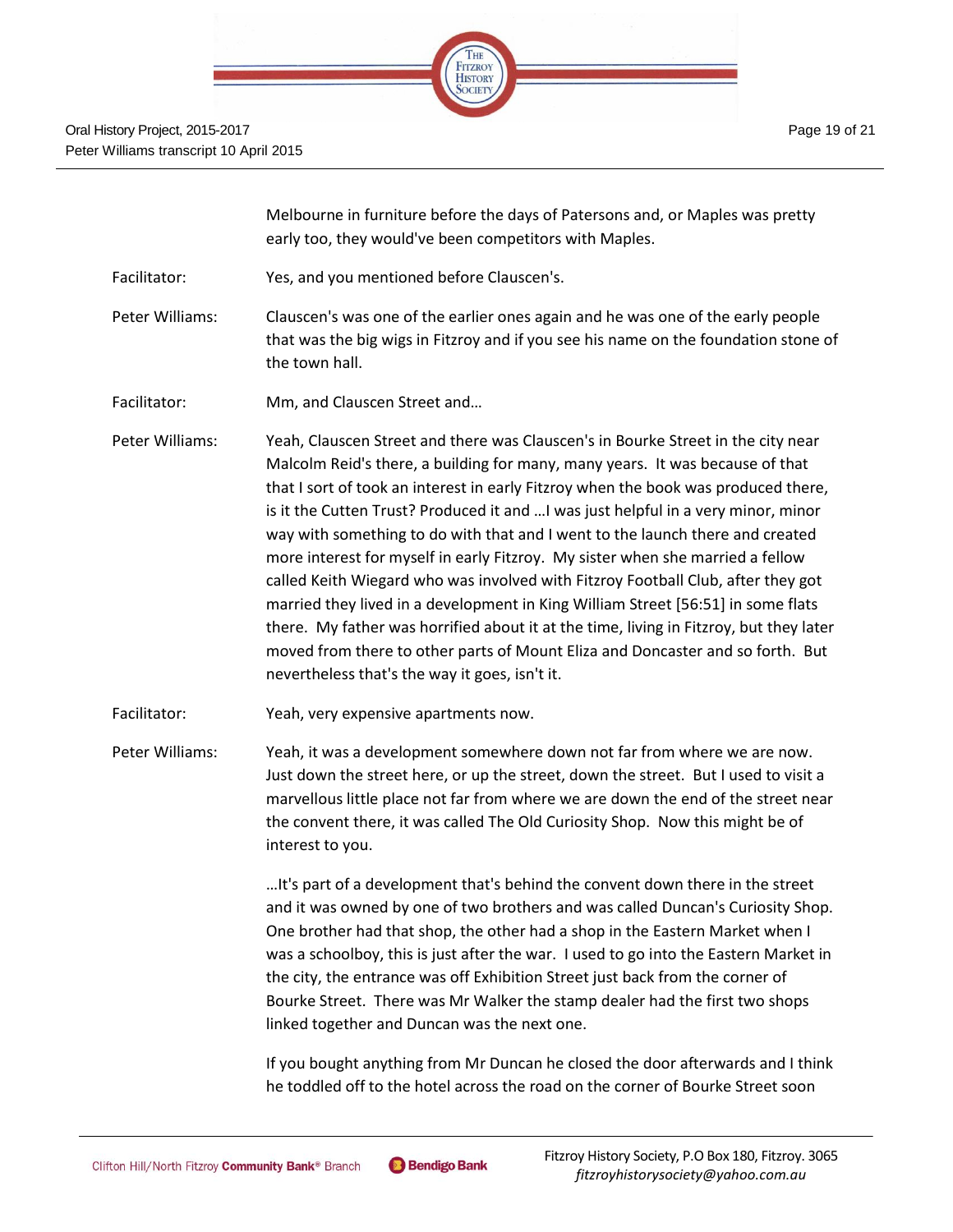Page 20 of 21



Oral History Project, 2015-2017 Peter Williams transcript 10 April 2015

> after. My father knew about this shop because my dad collected swords and interesting things, he wasn't a major collector or anything like that, and the best things always hung on the back of the door when you opened it for this little shop. He had all these marvellous curiosities in the window there, things that had been collected in Egypt on P&O boats and things that had come out in the 19<sup>th</sup> century like heads of mummies and things like that. All interesting things. [58:57]

But they had an auction sale in the 1950s up there at this little cottage and the brother that owned that one had an ink well and desk set that belonged to Melba and lots of other fascinating things. There's a wonderful catalogue of it and there's an etching, have you seen that …from a historical point of view? Of The Old Curiosity Shop? It's either by John Shirlow or one of the famous etchers of 1920s and it's reproduced on the cover of the catalogue of the sale. I think [Decorations or Lemmon Jolles], it might've been Decorations that handled the sale, because I went there to the sale as a young fellow.

I've got a feeling there was a copy of that etching in another antique shop that was in Gertrude Street down here on a corner, on the right hand corner. It's now a restaurant there to - not Gore Street, it's one of the other streets that runs back to Victoria Parade. It was called something diner for a short while there.

You know the one I mean?

Facilitator: Yes, it's called…

Peter Williams: They have some interesting material in there because my car used to stop automatically at second hand shops [laughs], just to have a look sometimes. But that's a little part of earlier Fitzroy that I used to visit. But as a young fellow at school you didn't have any money in your pocket, you were all interested and you could see but you couldn't touch. That's part of my other association with early Fitzroy.

> A curious little thing with M&C is I mentioned the motorcars. Very few employees in the business had motorcars except the owners[60:48] of the business and the general manager in my grandfather's time of that site was a man called Timms, his son was Robert Timms that later the coffee. Robert was a pretty sharp tack, he'd come in with a fancy tie, dad said, into the office and people would remark and say oh, Bob, you've blocked us, bright tie, or very fancy tie, and he'd turn around and say, would you like to buy it?

#### [Laughter]